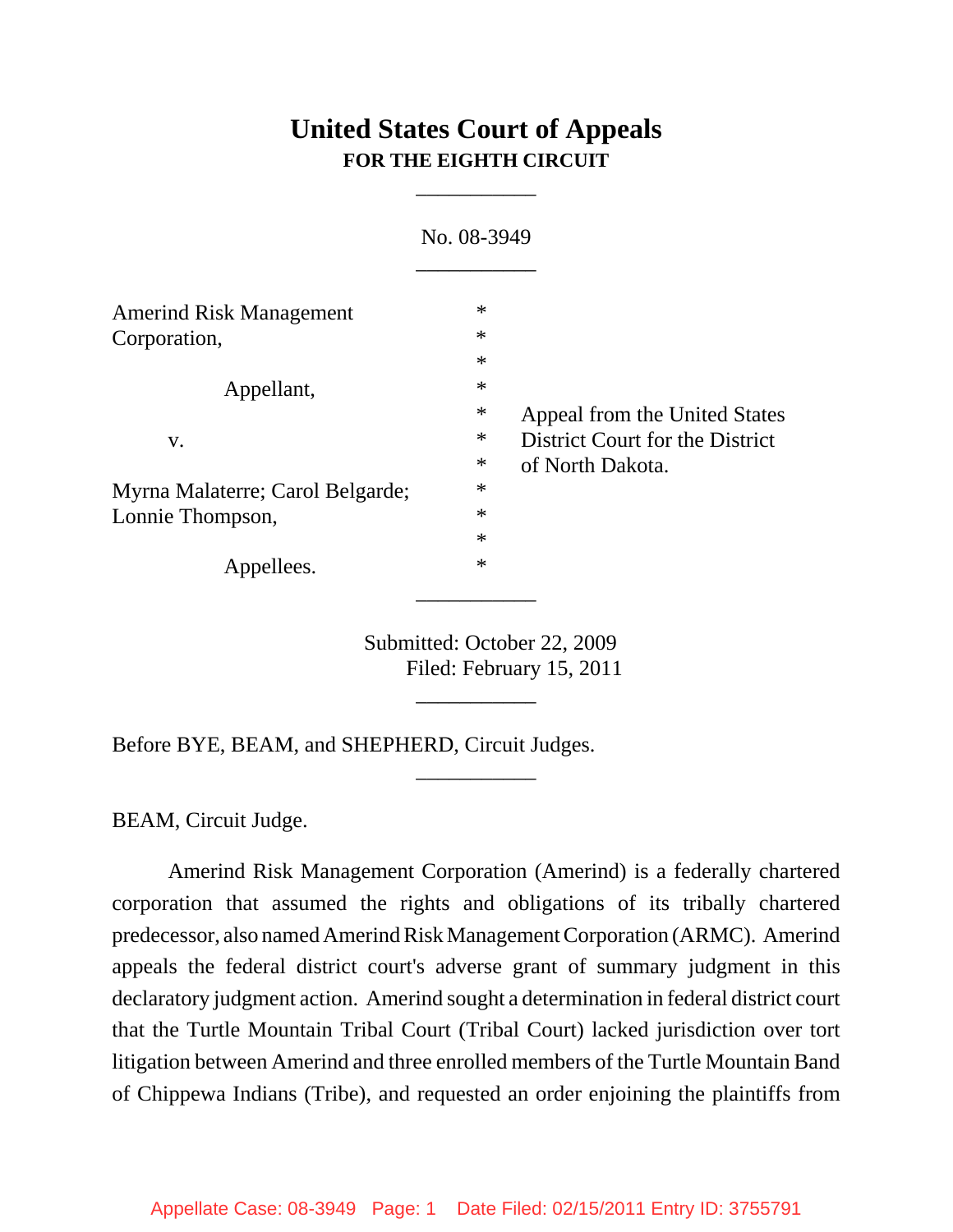proceeding in the Tribal Court. The district court held that, although Amerind was a nonmember of the Tribe, the Tribal Court had jurisdiction over the tort litigation based on ARMC's contractual relationship with the Turtle Mountain Housing Authority (TMHA), an entity of the Tribe.

We hold that the Tribal Court does not have jurisdiction over the plaintiffs' direct suit against Amerind because Amerind is entitled to tribal immunity and the plaintiffs have failed to meet their burden of showing that Amerind waived such immunity. Accordingly, we reverse the district court and remand with directions to enjoin the plaintiffs from proceeding against Amerind in Tribal Court.

## **I. BACKGROUND**

In 1986, at the encouragement of the United States Department of Housing and Urban Development, ARMC was incorporated under the laws of the Red Lake Band of Chippewa Indians as a self-insurance risk pool for Indian Housing Authorities and Indian tribes. TMHA joined the ARMC risk pool and, on December 28, 2001, ARMC issued TMHA a "Certificate of Coverage" and a "Scope of Coverage" document outlining TMHA's property damage and personal injury coverage from January 1, 2002, through December 31, 2002.

On October 19, 2002, a fire destroyed a house on the Turtle Mountain Indian Reservation being leased from TMHA, killing two houseguests and seriously injuring a third. Three enrolled members of the Tribe–Myrna Malaterre and Carol Belgarde, mothers of the deceased houseguests; and Lonnie Thompson, the injured houseguest (plaintiffs)<sup>1</sup>-brought a wrongful death and personal injury action against TMHA in the Tribal Court. The complaint was amended on September 5, 2003, to include ARMC as a defendant. ARMC filed a motion to dismiss, challenging the Tribal Court's jurisdiction on the basis of tribal sovereign immunity. While the case was

<sup>&</sup>lt;sup>1</sup>Lonnie Thompson was added as a plaintiff after the lawsuit was filed.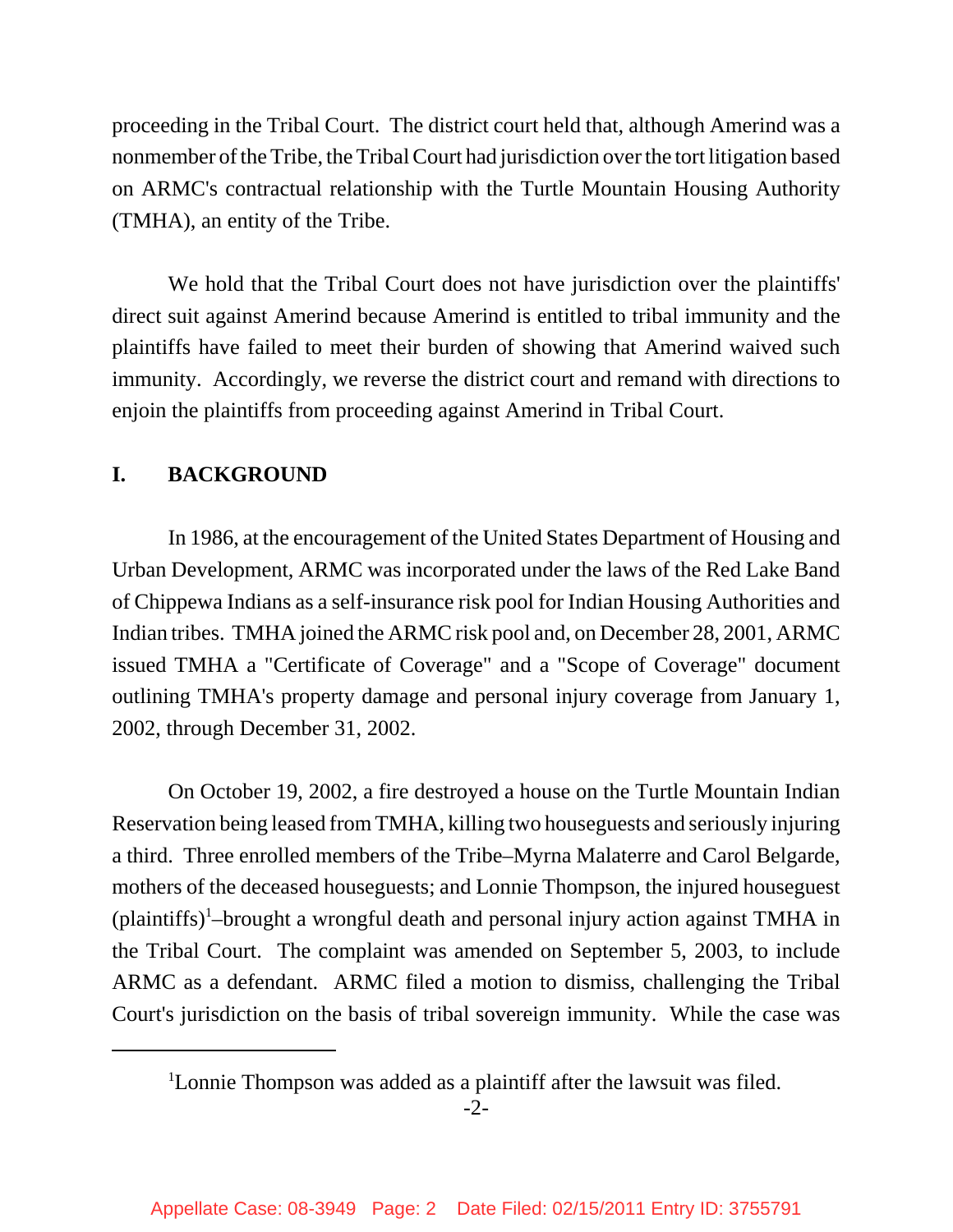pending in Tribal Court, the Department of the Interior issued a federal corporate charter incorporating Amerind pursuant to 25 U.S.C.  $\S$  477.<sup>2</sup> The charter was effective upon ratification by the Charter Tribes–the Red Lake Band of Chippewa Indians, the Confederated Salish and Kootenai Tribes of the Flathead Reservation, and the Pueblo of Santa Ana. By April 15, 2004, all three Charter Tribes passed resolutions ratifying Amerind's federal charter. Notably, the federal charter gave Amerind the power "[t]o acquire the rights and assets and assume the obligations and liabilities of [ARMC]."

 On July 1, 2004, the plaintiffs filed a declaratory judgment action in federal district court seeking a determination that the ARMC self-insurance policy covered their claims. Amerind filed a motion to dismiss, asserting that the plaintiffs failed to exhaust their tribal remedies and, alternatively, that Amerind was entitled to tribal sovereign immunity as a § 477 corporation. The federal district court dismissed the case without prejudice, holding that pursuant to the tribal exhaustion doctrine, the Tribal Court should be given the first opportunity to address the factual and legal issues presented in the case, including the tribal sovereign immunity issue. Malaterre

# $225$  U.S.C. § 477 provides:

The Secretary of the Interior may, upon petition by any tribe, issue a charter of incorporation to such tribe: *Provided*, That such charter shall not become operative until ratified by the governing body of such tribe. Such charter may convey to the incorporated tribe the power to purchase, take by gift, or bequest, or otherwise, own, hold, manage, operate, and dispose of property of every description, real and personal, including the power to purchase restricted Indian lands and to issue in exchange therefor interests in corporate property, and such further powers as may be incidental to the conduct of corporate business, not inconsistent with law, but no authority shall be granted to sell, mortgage, or lease for a period exceeding twenty-five years any trust or restricted lands included in the limits of the reservation. Any charter so issued shall not be revoked or surrendered except by Act of Congress.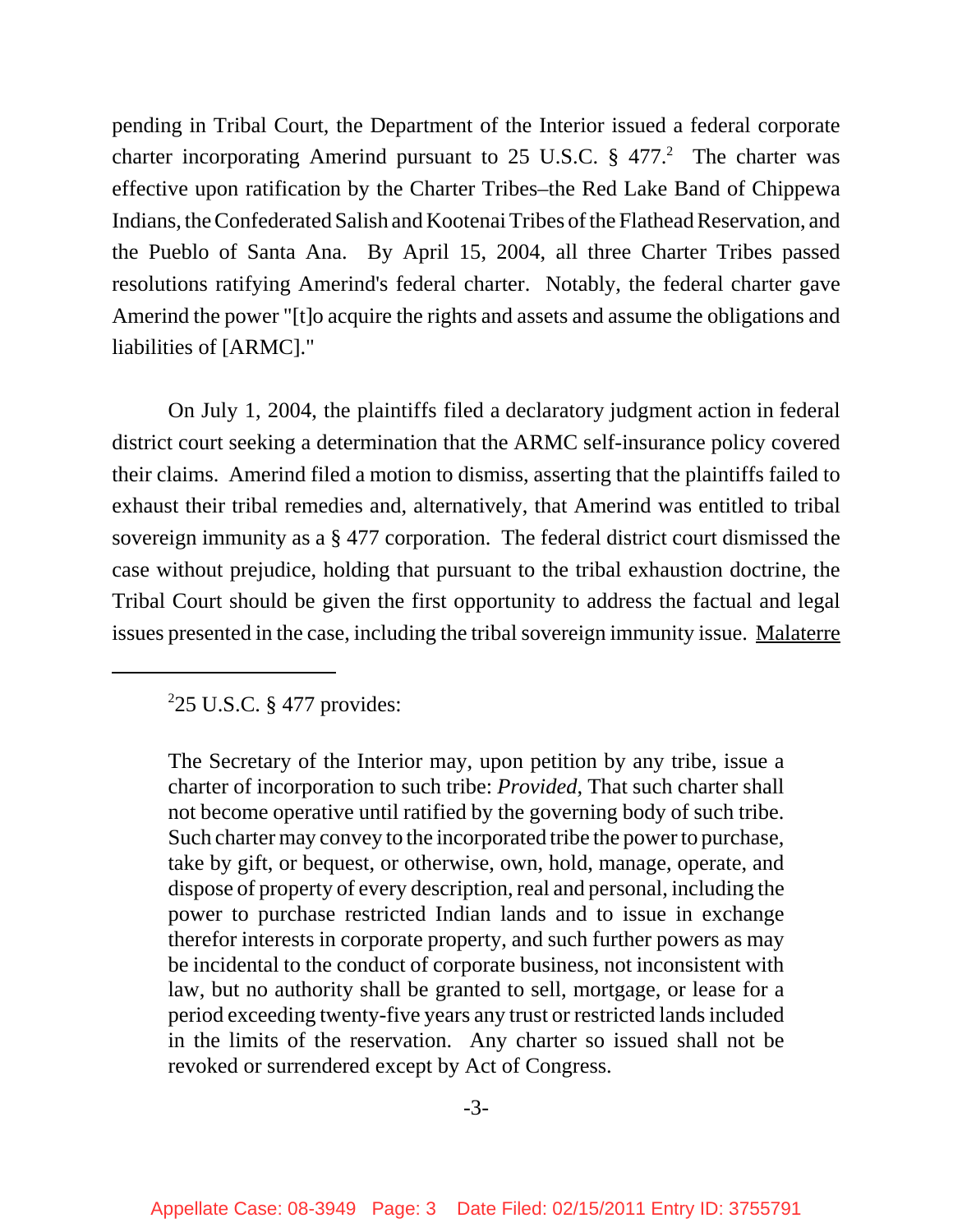v. Amerind Risk Mgmt., 373 F. Supp. 2d 980, 982 n.3, 985-86 (D. N.D. 2005) (Amerind I). The court noted that "[i]f needed, the parties can return to this forum for any further litigation." Id. at 986. Thus, the parties returned to the Tribal Court.

On October 20, 2005, the plaintiffs filed a stipulation to dismiss TMHA with prejudice in the Tribal Court. The Tribal Court granted the motion, leaving Amerind as the sole defendant in the case. Amerind then filed a motion to dismiss, asserting *inter alia* that it was entitled to tribal sovereign immunity as a § 477 corporation, and that the plaintiffs' action could not proceed directly against Amerind because they were not parties to ARMC's contract with TMHA. The Tribal Court denied Amerind's motion to dismiss, holding that Amerind was not entitled to sovereign immunity because it "does not stand in the same position as TMHA or the [Tribe]." The court also held that the plaintiffs could proceed directly against Amerind because, under Turtle Mountain tribal law, claimants may proceed directly against an insurer if the insured was required by federal law to obtain insurance designed to protect the public against losses. The Tribal Court's decision did not address Amerind's specific contention that it was entitled to sovereign immunity in its own right as a § 477 corporation. Amerind appealed to the Turtle Mountain Tribal Court of Appeals (Tribal Court of Appeals).

Before the Tribal Court of Appeals, Amerind again asserted that it was entitled to sovereign immunity as a § 477 corporation, and that the plaintiffs were prohibited from maintaining a direct suit against Amerind. The Tribal Court of Appeals affirmed the Tribal Court's denial of Amerind's motion to dismiss, reasoning that Amerind was not entitled to share in TMHA's sovereign immunity, and that tribal law permitted the plaintiffs' direct suit. Like the Tribal Court, the Tribal Court of Appeals failed to specifically discuss Amerind's status as a § 477 corporation and whether Amerind was entitled to sovereign immunity in its own right.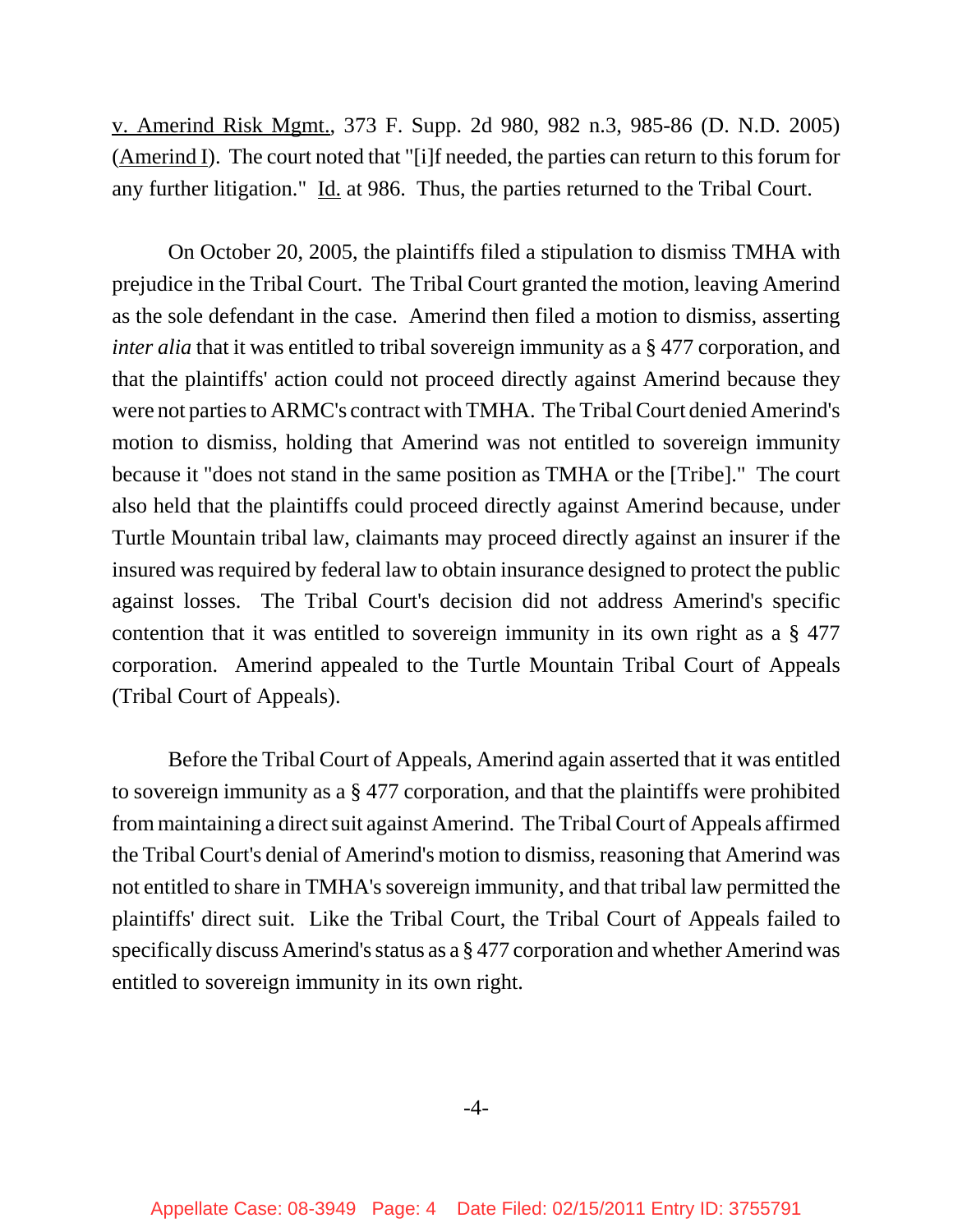On September 4, 2007, Amerind commenced a declaratory judgment action in federal district court, seeking a determination that the Tribal Court exceeded its jurisdiction by exercising authority over Amerind, a nonmember of the Tribe, under Montana v. United States, 450 U.S. 544, 565 (1981). Amerind also sought to enjoin the plaintiffs<sup>3</sup> from pursuing their tort action directly against Amerind in Tribal Court. Amerind filed a motion for summary judgment on June 24, 2008. Inexplicably, Amerind failed to raise the tribal immunity issue in either its complaint or in its motion for summary judgment. Nevertheless, the plaintiffs' response to Amerind's motion for summary judgment outlined provisions in the Scope of Coverage agreement that allegedly waived ARMC's, and by extension Amerind's, sovereign immunity. The plaintiffs' response also rhetorically inquired, "Why does AMERIND argue that it is entitled to sovereign immunity when the policy clearly states otherwise?" and asserted that "neither AMERIND nor TMHA is entitled to raise sovereign immunity as a defense to the [plaintiffs'] claims."

The district court denied Amerind's motion for summary judgment, concluding that under Montana, the Tribal Court had jurisdiction over Amerind because ARMC entered into a consensual contractual relationship with TMHA to insure TMHA against personal injury and property loss. Amerind Risk Mgmt. Corp. v. Malaterre, 585 F. Supp. 2d 1121, 1130 (D. N.D. 2008) (Amerind II). The court also incorporated the Tribal Court of Appeals' decision by reference and *sua sponte* granted summary judgment in favor of the plaintiffs, directing the parties to litigate the plaintiffs' suit in the Tribal Court. Id. The district court did not address whether the doctrine of tribal sovereign immunity affected the Tribal Court's jurisdiction–an issue raised in Amerind I, discussed in the Tribal Court of Appeals' incorporated decision, and addressed in the plaintiffs' response to Amerind's motion for summary judgment.

<sup>&</sup>lt;sup>3</sup>In this declaratory judgment action, Malaterre, Belgarde, and Thompson are technically "defendants," but they are "plaintiffs" in the underlying Tribal Court action, and we refer to them as "plaintiffs" here to avoid confusion.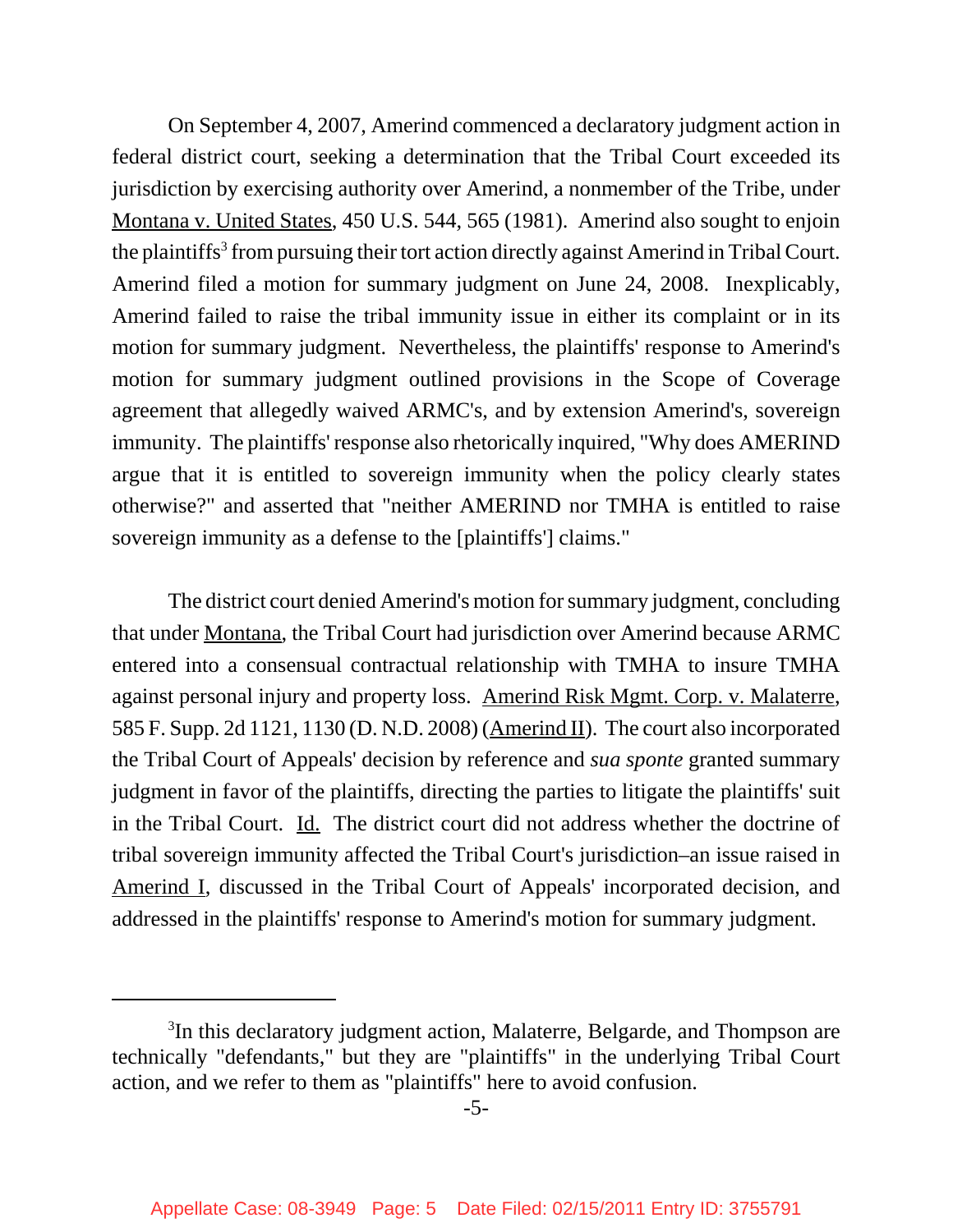Amerind appeals, asserting in part that the Tribal Court lacked jurisdiction over Amerind under Montana. Amerind did not raise the tribal immunity issue in its appellate brief, and we directed the parties to address whether tribal immunity barred the plaintiffs' action against Amerind in the Tribal Court. See Taylor v. Alabama Intertribal Council Title IV J.T.P.A., 261 F.3d 1032, 1034 (11th Cir. 2001) (per curiam) (We may "*sua sponte* conduct an inquiry into whether a party enjoys Indian sovereign immunity, as this consideration determines whether a court has jurisdiction to hear an action.").

### **II. DISCUSSION**

We have held that tribal sovereign immunity is a threshold jurisdictional question.<sup>4</sup> Hagen v. Sisseton-Wahpeton Cmty. Coll., 205 F.3d 1040, 1044 (8th Cir. 2000). "Indian tribes have long been recognized as possessing the common-law immunity from suit traditionally enjoyed by sovereign powers."<sup>5</sup> Santa Clara Pueblo v. Martinez, 436 U.S. 49, 58 (1978). Thus, "[a]s a matter of federal law, an Indian tribe is subject to suit only where Congress has authorized the suit or the tribe has waived its immunity." Kiowa Tribe of Okla. v. Mfg. Techs., Inc., 523 U.S. 751, 754 (1998). "A waiver of sovereign immunity may not be implied, but must be unequivocally expressed by either the Tribe or Congress." Rupp v. Omaha Indian Tribe, 45 F.3d 1241, 1244 (8th Cir. 1995).

<sup>&</sup>lt;sup>4</sup> Amerind concedes it voluntarily waived its tribal immunity in federal court by filing this declaratory judgment action, so our jurisdiction is not in dispute. See Rupp v. Omaha Indian Tribe, 45 F.3d 1241, 1244-45 (8th Cir. 1995). Therefore, our question on appeal is whether tribal sovereign immunity precludes the Tribal Court from exercising jurisdiction over the plaintiffs' underlying tort action.

<sup>&</sup>lt;sup>5</sup>Amerind is a § 477 corporation that is jointly owned by the Charter Tribes, not the Turtle Mountain Band of Chippewa Indians. "The power to subject other sovereigns to suit in tribal court [is] . . . not a part of the tribes' inherent sovereignty." Montana v. Gilham, 133 F.3d 1133, 1138 (9th Cir. 1998).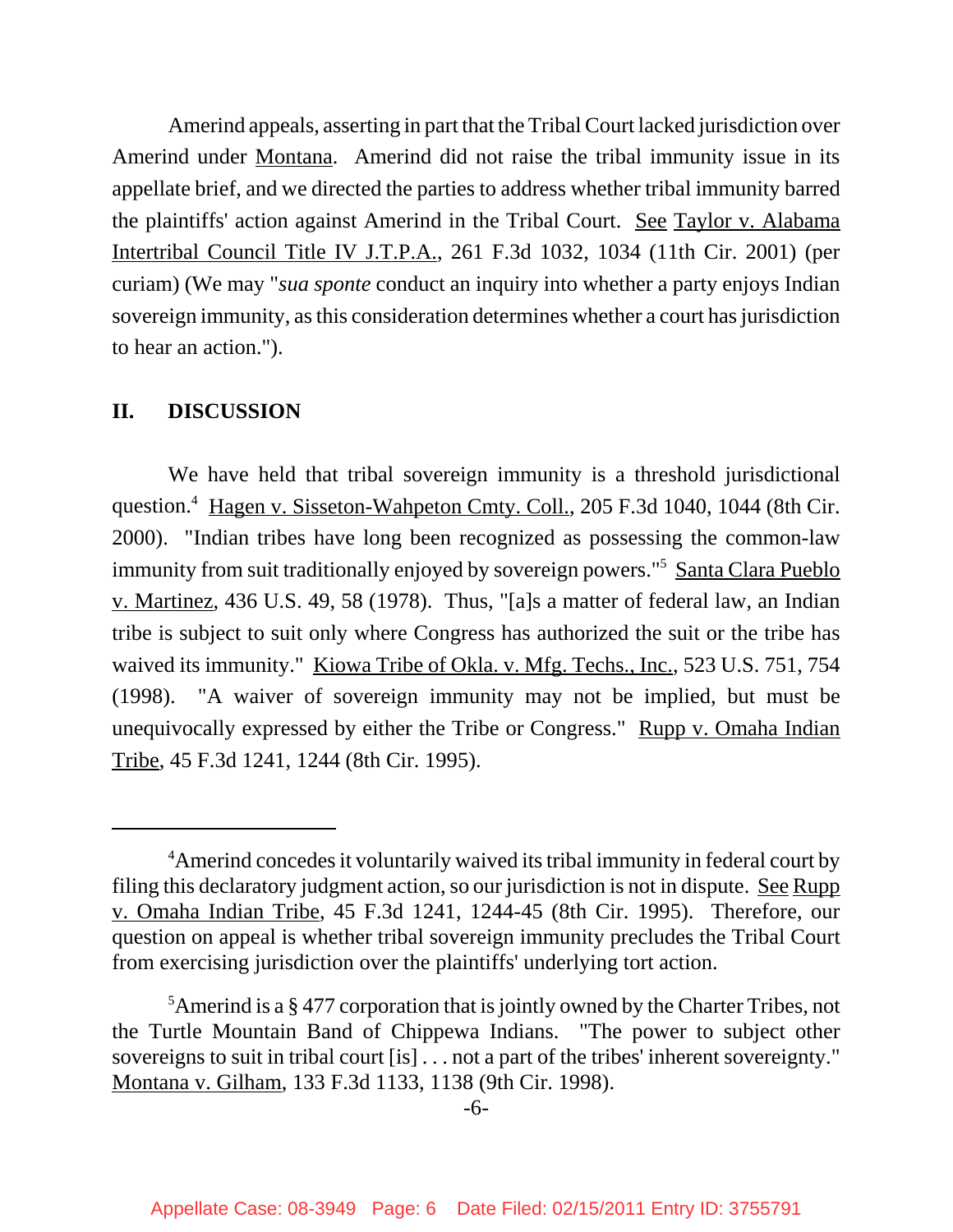To determine whether Amerind is immune from the plaintiffs' suit in Tribal Court, we must first determine whether Amerind is entitled to sovereign immunity. While Amerind is not itself a tribe, "[i]t is . . . undisputed that a tribe's sovereign immunity may extend to tribal agencies." Hagen, 205 F.3d at 1043. As discussed above, Amerind was incorporated by three Charter Tribes and issued a federal charter under 25 U.S.C. § 477. Several courts have recently recognized that § 477 corporations are entitled to tribal sovereign immunity. See Memphis Biofuels, LLC v. Chickasaw Nation Indus., Inc., 585 F.3d 917, 920-21 (6th Cir. 2009); Bales v. Chickasaw Nation Indus., 606 F. Supp. 2d 1299, 1304 (D. N.M. 2009); Sanchez v. Santa Ana Golf Club, Inc., 104 P.3d 548, 551 (N.M. Ct. App. 2004). As the Sixth Circuit emphasized in Memphis Biofuels, "the language of [§ 477] itself–by calling the entity an 'incorporated tribe'–suggests that the entity is an arm of the tribe." 585 F.3d at 921.

We also note that Amerind is not an ordinary insurance company. Indeed, Amerind's purpose is to administer a *self-insurance* risk pool for Indian Housing Authorities and Indian tribes. See Self-Insurance Plans Under the Indian Housing Block Grant Program, 71 Fed. Reg. 11464, 11464 (proposed Mar. 7, 2006) ("AMERIND continues to administer the approved self-insurance plan for properties funded under NAHASDA, pursuant to 24 CFR 1000.138."). Because Amerind is a § 477 corporation that administers a tribal self-insurance risk pool, we hold that Amerind "serves as an arm of the [Charter Tribes] and not as a mere business and is thus entitled to tribal sovereign immunity." Hagen, 205 F.3d at 1043.

Given that Amerind is entitled to tribal immunity, our next question is whether Amerind's immunity has been waived.<sup>6</sup> The plaintiffs bear the burden of proving that

<sup>6</sup> The plaintiffs assert that we may not consider Amerind's federal corporate charter because it was not introduced into the record in Amerind II. We note that citations to and quotations from Amerind's federal charter appear in the exhibits attached to the plaintiffs' response to Amerind's motion for summary judgment in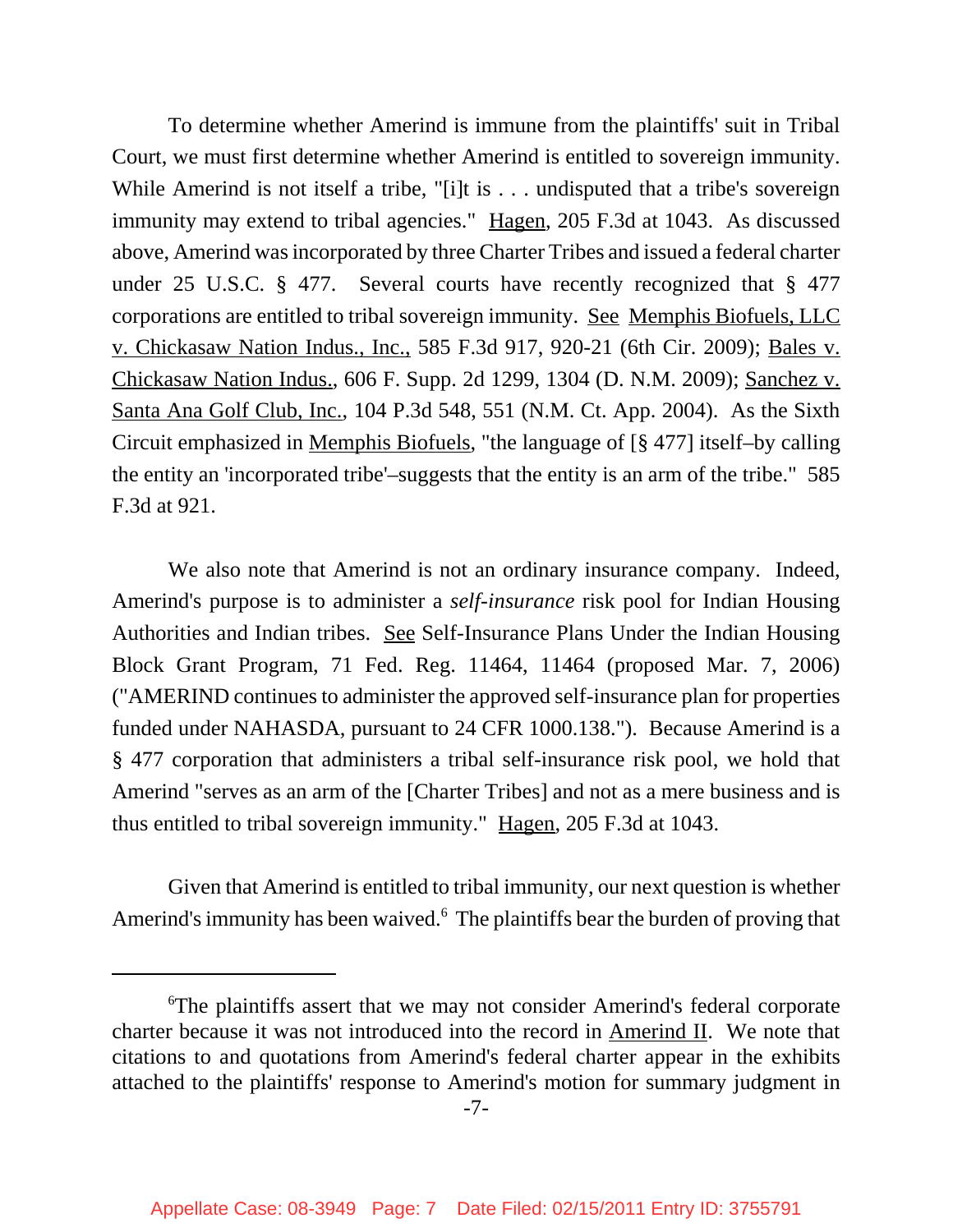either Congress or Amerind has expressly and unequivocally waived tribal sovereign immunity. Garcia v. Akwesasne Hous. Auth., 268 F.3d 76, 84 (2d Cir. 2001); Welch v. United States, 409 F.3d 646, 651 (4th Cir. 2005). The plaintiffs do not argue that Congress waived Amerind's sovereign immunity, so our focus is solely on whether Amerind waived its sovereign immunity.

The plaintiffs assert that Amerind waived its sovereign immunity by failing to raise the issue before the district court in Amerind II. However, our court has held that sovereign immunity is a "threshold jurisdictional matter" and a "jurisdictional prerequisite." Hagen, 205 F.3d at 1044 (quotations omitted). Therefore, tribal sovereign immunity may be raised for the first time on appeal, id., or raised *sua sponte* by the court. Taylor, 261 F.3d at 1034. We also note that the tribal sovereign immunity issue is not a newcomer to the litigation between these parties. Indeed, the issue was raised in Amerind I, in the Tribal Court, in the Tribal Court of Appeals, and it was discussed in the plaintiffs' response to Amerind's motion for summary judgment in Amerind II. Accordingly, we hold that Amerind did not waive its tribal immunity by failing to raise the issue in Amerind II, and we properly raised the issue *sua sponte*.

Amerind II. Moreover, the charter, which was issued by the Department of the Interior, was introduced into evidence in Amerind I and in the Tribal Court. Therefore, our consideration of the charter is appropriate. See Omaha Tribe of Neb. v. Miller, 311 F. Supp. 2d 816, 819 n.3 (S.D. Iowa 2004) (taking judicial notice of tribe's corporate charter as a public record); Biomedical Patent Mgmt. Corp. v. Cal., Dep't of Health Servs., 505 F.3d 1328, 1331 n.1 (Fed. Cir. 2007) (taking judicial notice of court filings from previous litigation between the parties as public records); Attorney's Process & Investigation Servs., Inc. v. Sac & Fox Tribe of the Miss. in Iowa, 609 F.3d 927, 937 (8th Cir. 2010) ("In analyzing the jurisdictional issue we rely on the record developed in the tribal courts . . . ."), cert. denied, 2011 WL 134297 (U.S. Jan. 18, 2011). Because it is undisputed that Amerind is a § 477 corporation that administers a self-insurance risk pool, we only consider the charter's specific provisions to determine whether Amerind waived its sovereign immunity. Given that the plaintiffs bear the burden of proving waiver, their attempt to exclude the charter from our discussion is counterintuitive.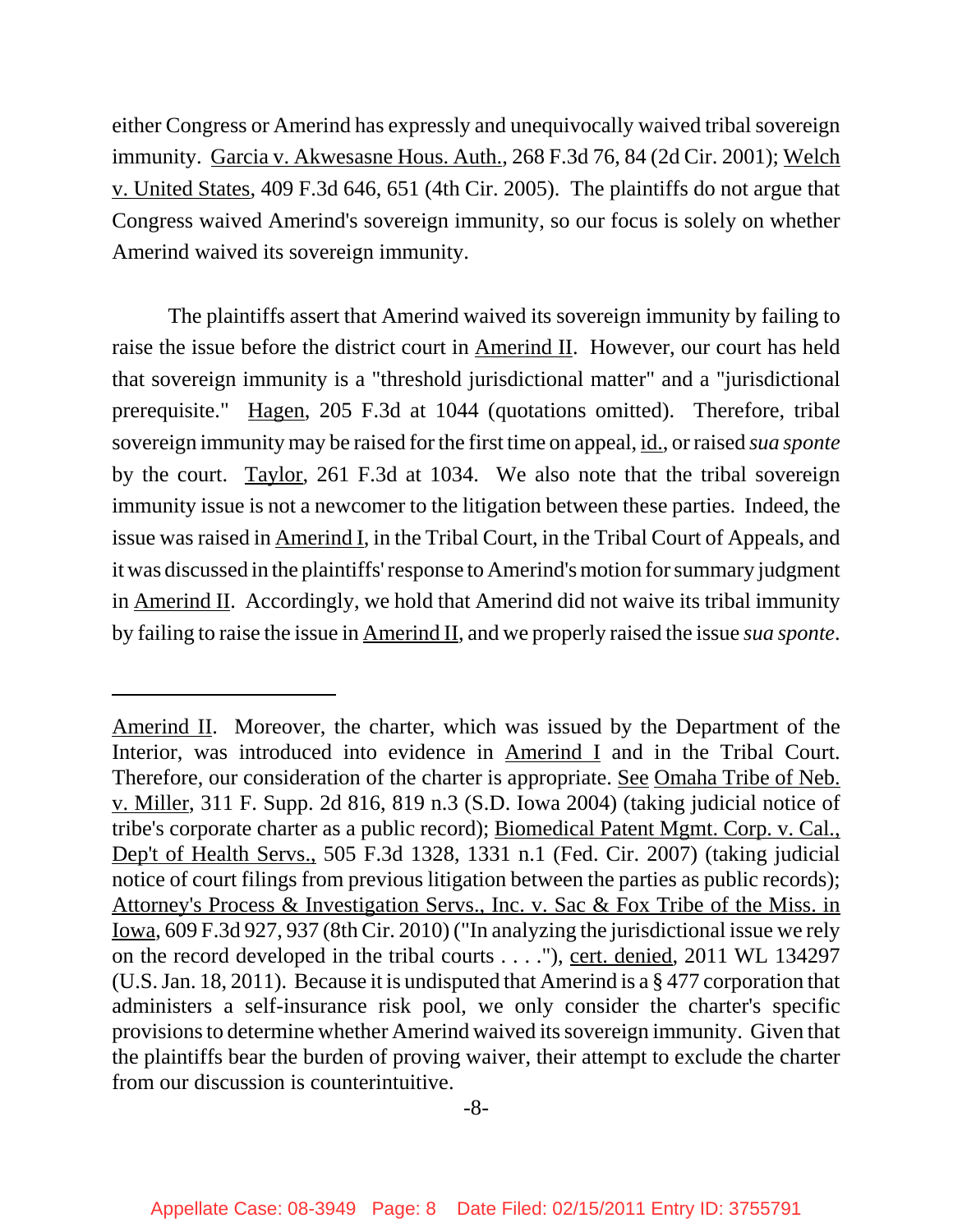The plaintiffs' second waiver argument is more complex. The plaintiffs begin their argument by pointing out that Amerind's federal charter authorizes Amerind to "assume the obligations and liabilities of [ARMC]." The plaintiffs then assume, without citing any supporting authority, that this provision constitutes an express waiver of Amerind's sovereign immunity so long as ARMC was amenable to the plaintiffs' pending suit in Tribal Court. Finally, the plaintiffs point to provisions in the contract between ARMC and TMHA that purportedly waive ARMC's, and by extension Amerind's, tribal immunity. Because we hold that the general assumption of ARMC's obligations and liabilities in Amerind's federal charter does not constitute an express waiver of Amerind's sovereign immunity, we need not address the plaintiffs' arguments regarding ARMC's purported waiver of its sovereign immunity.7

To determine whether Amerind waived its sovereign immunity when it expressly assumed ARMC's "obligations and liabilities," we find the Eleventh Circuit's decision in Asociacion De Empleados Del Area Canalera v. Panama Canal Commission, 453 F.3d 1309, 1316 (11th Cir. 2006) instructive. There, plaintiffs sued the Panama Canal Commission (PCC), a wholly-owned United States corporation, for unpaid work benefits. Id. at 1311-12. While the suit was pending, Congress terminated the PCC and, through 22 U.S.C. § 3712(e)(2), directed the General Service Administration (GSA) to "make payments of any outstanding liabilities of the PCC."

<sup>&</sup>lt;sup>7</sup>A sovereign entity does not automatically waive its sovereign immunity through the mere act of succeeding a corporation that is either not entitled to sovereign immunity or that has waived such immunity. See Asociacion De Empleados Del Area Canalera v. Panama Canal Comm'n, 453 F.3d 1309, 1315-16 (11th Cir. 2006); Maysonet-Robles v. Cabrero, 323 F.3d 43, 49-50 (1st Cir. 2003); Kroll v. Bd. of Trs. of the Univ. of Ill., 934 F.2d 904, 909 (7th Cir. 1991). In other words, a predecessor corporation's amenability to a pending suit is irrelevant unless the sovereign successor's immunity has been expressly and unequivocally waived. Asociacion De Empleados, 453 F.3d at 1316; Maysonet-Robles, 323 F.3d at 50; Kroll, 934 F.2d at 909. Thus, if Amerind did not expressly waive its sovereign immunity, we need not determine whether ARMC was immune from suit.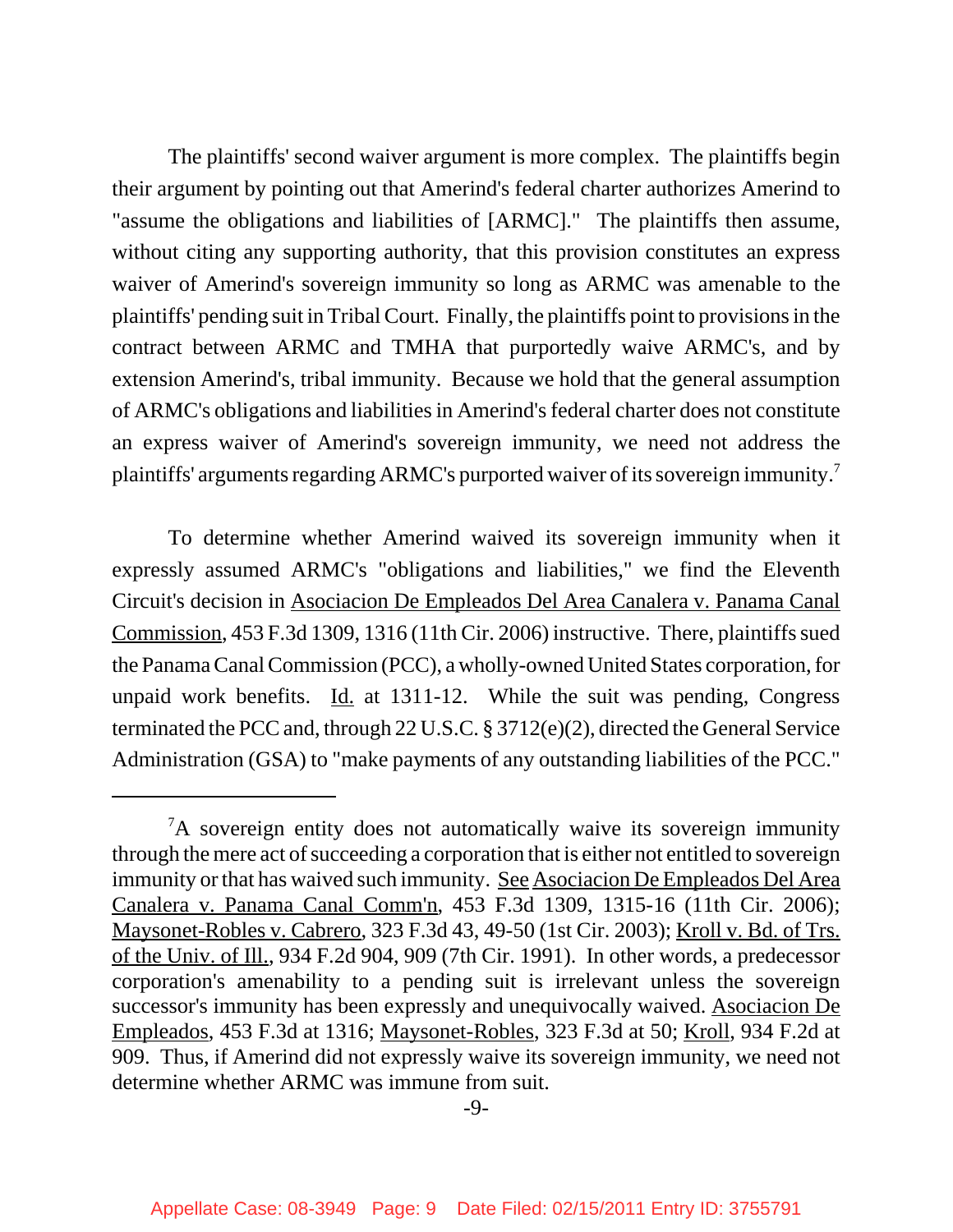Id. at 1312 (internal quotation omitted). The plaintiffs argued that by directing the GSA to pay the PCC's "outstanding liabilities," Congress unequivocally waived the GSA's sovereign immunity as to the pending suit. The Eleventh Circuit disagreed, holding that "to accept [plaintiffs'] position would be to imply a waiver of immunity, which we will not do." Id. at 1315.

Precedent from our circuit also supports the conclusion that Amerind's general assumption of ARMC's "obligations and liabilities" was, at most, an implied waiver of sovereign immunity. In American Indian Agricultural Credit Consortium, Inc. v. Standing Rock Sioux Tribe, 780 F.2d 1374 (8th Cir. 1985), a creditor sued the Standing Rock Sioux Tribe after the tribe defaulted on a promissory note. The promissory note stated that, upon the tribe's default, the creditor was entitled to (1) "rights and remedies provided by law," and (2) reimbursement of attorney fees incurred in collection efforts. Id. at 1376. The note also stated that such rights and obligations would be subject to the law of the District of Columbia. Id. We rejected the creditor's argument that the promissory note constituted an express waiver of the Tribe's sovereign immunity. Specifically, we emphasized that through the note, the Tribe did not "explicitly consent to submit any dispute over repayment on the note to a particular forum, or to be bound by its judgment." Id. at 1380. Accordingly, we held that "[t]o derive an express waiver of sovereign immunity" from the promissory note "simply asks too much." Id. at 1380-81.

Like the promissory note in Standing Rock, and like the federal statute in Asociacion De Empleados, Amerind's federal charter does not state that Amerind, in assuming ARMC's obligations and liabilities, consents to submit to a particular forum, or consents to be bound by its judgment. Cf. Rosebud Sioux Tribe v. Val-U Const. Co. of S.D., Inc., 50 F.3d 560, 563 (8th Cir. 1995) (holding that tribe waived its immunity as to contract claims by expressly designating an arbitral forum to settle contract disputes and agreeing to arbitration rules that explicitly provided for judicial enforcement of arbitration awards). In fact, Article 8, Section 8.18 of Amerind's charter provides that Amerind may "sue and be sued in the Corporation's name in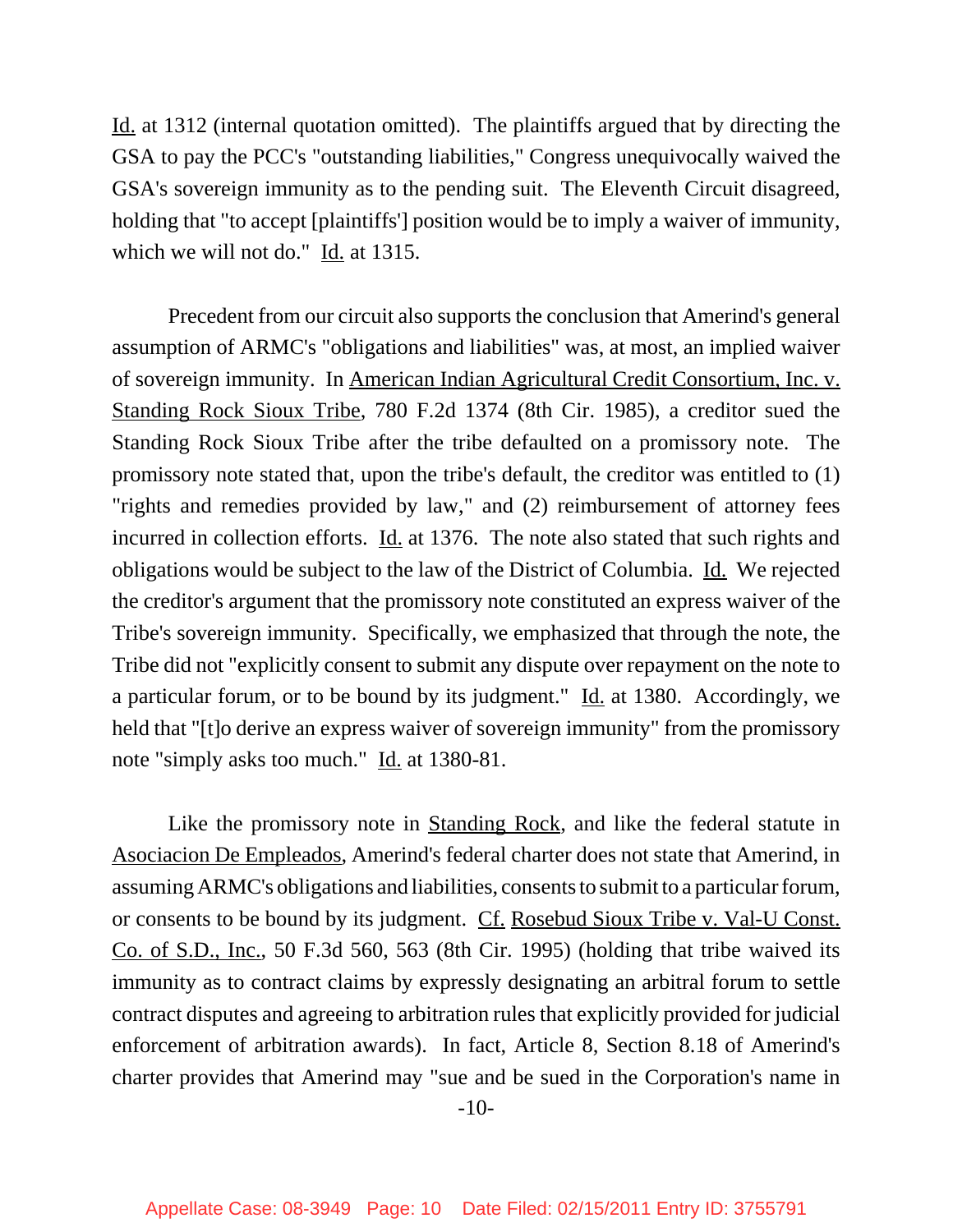courts of competent jurisdiction within the United States, *but only to the extent provided in and subject to the limitations stated in Article 16 of this Charter*." (emphasis added). Article 16.4 provides:

*Any waiver* [of tribal immunity] by the Corporation . . . *shall be in the form of a resolution duly adopted by the Board of Directors*, which resolution shall not require the approval of the Charter Tribes or the Secretary of the Interior. *The resolution shall* identify the party or parties for whose benefit the waiver is granted, the transaction or transactions and the claims or classes of claim for which the waiver is granted, the property of the Corporation which may be subject to execution to satisfy any judgment which may be entered in the claim, and shall identify the court or courts in which suit against the Corporation may be brought. Any waiver shall be limited to claims arising from the acts or omissions of the Corporation, its Directors, officers, employees or agents, and shall be construed only to effect the property and Income of the Corporation.

(emphasis added). The plaintiffs have provided no evidence that Amerind's Board of Directors ever adopted a resolution waiving Amerind's immunity as to the plaintiffs' pending suit, and absent such a resolution, we cannot say that Amerind unequivocally waived its sovereign immunity when it generally assumed ARMC's "obligations and liabilities."<sup>8</sup> See Memphis Biofuels, 585 F.3d at 921-22 (where federal charter required board resolution to waive tribal immunity, immunity was not waived without such a resolution even though the corporation's contract with the plaintiff expressly waived all immunities).

<sup>&</sup>lt;sup>8</sup>We disagree with the dissent's contention that we should remand to the district court for the plaintiffs to conduct further discovery. In Amerind I, Amerind's motion to dismiss asserted that Amerind's Board of Directors had not adopted a resolution to waive Amerind's tribal immunity and the plaintiffs were permitted discovery. Later, the parties litigated the tribal immunity issue in both the Tribal Court and the Tribal Court of Appeals. Now, more than six years after Amerind raised the tribal immunity issue in Amerind I, the plaintiffs can point to no evidence that Amerind's Board of Directors ever passed a resolution to waive Amerind's sovereign immunity as to the plaintiffs' claims. Under these circumstances, we find that remanding this case for another round of discovery is neither appropriate nor necessary.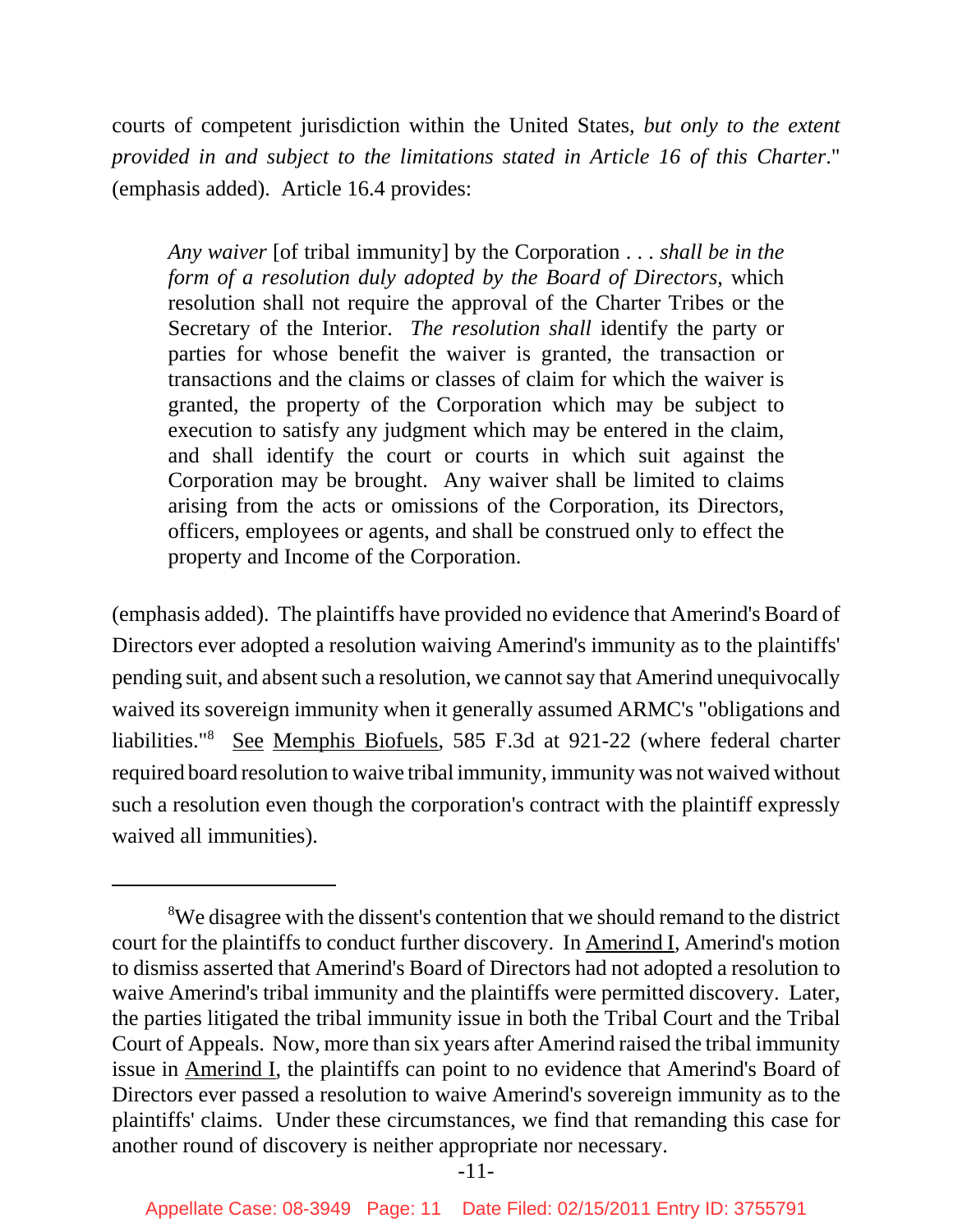Thus, we hold that Amerind is entitled to sovereign immunity and that the plaintiffs have failed to show that Amerind expressly waived such immunity as to the underlying personal injury/wrongful death action in this case. Given that Amerind did not waive its sovereign immunity, we need not decide whether ARMC was amenable to the plaintiffs' suit.<sup>9</sup> Accordingly, the Tribal Court does not have jurisdiction over

The dissent also places undue emphasis on the Scope of Coverage document's conformity provision, which provides that "[i]f any provision of this policy conflicts with the tribal laws of [the Tribe], this policy is amended to conform to those laws." In order to drum up a conflict between the policy and Turtle Mountain tribal law, which permits direct suits against insurers under certain circumstances, the dissent relies on a remote provision housed in the policy's "Tribal Housing Officials Liability Coverage" section. The provision provides: "No action shall be taken against the Insurer unless, as a condition precedent thereto, . . . the Insureds' obligation to pay

<sup>&</sup>lt;sup>9</sup>Although we need not decide whether ARMC was amenable to suit, we disagree with the dissent's assertion that ARMC waived its immunity through the Scope of Coverage agreement's arbitration provision. The provision in question is housed under the heading "Non-Binding Arbitration" and provides: "If [TMHA] and [ARMC] do not agree whether coverage is provided by the Scope of Coverage document, then either party *may* make a written demand for arbitration." (emphasis added). This provision is readily distinguishable from the arbitration provisions that operated as express waivers of tribal immunity in  $C & L$  Enterprises, Inc. v. Citizen Band Potawatomi Indian Tribe of Oklahoma, 532 U.S. 411 (2001), and Rosebud, 50 F.3d 560 (8th Cir. 1995). Unlike the provision in the present case, the arbitration provisions in those cases expressly required *binding* arbitration and *judicial enforcement* of arbitration awards. C & L, 532 U.S. at 414-15; Rosebud, 50 F.3d at 562-63. Also, unlike the plaintiffs in the present case, the plaintiffs in both  $C & L$  and Rosebud were parties to the contracts containing the arbitration provisions at issue.  $C & L$ , 532 U.S. at 414; Rosebud, 50 F.3d at 563. And finally, the Rosebud court held that the binding arbitration provision in that case waived tribal immunity as to contract claims, but not as to tort claims. Rosebud, 50 F.3d at 563. It is a mystery, then, how the non-binding arbitration provision in the agreement between ARMC and TMHA waived ARMC's tribal immunity as to the plaintiffs' underlying tort action.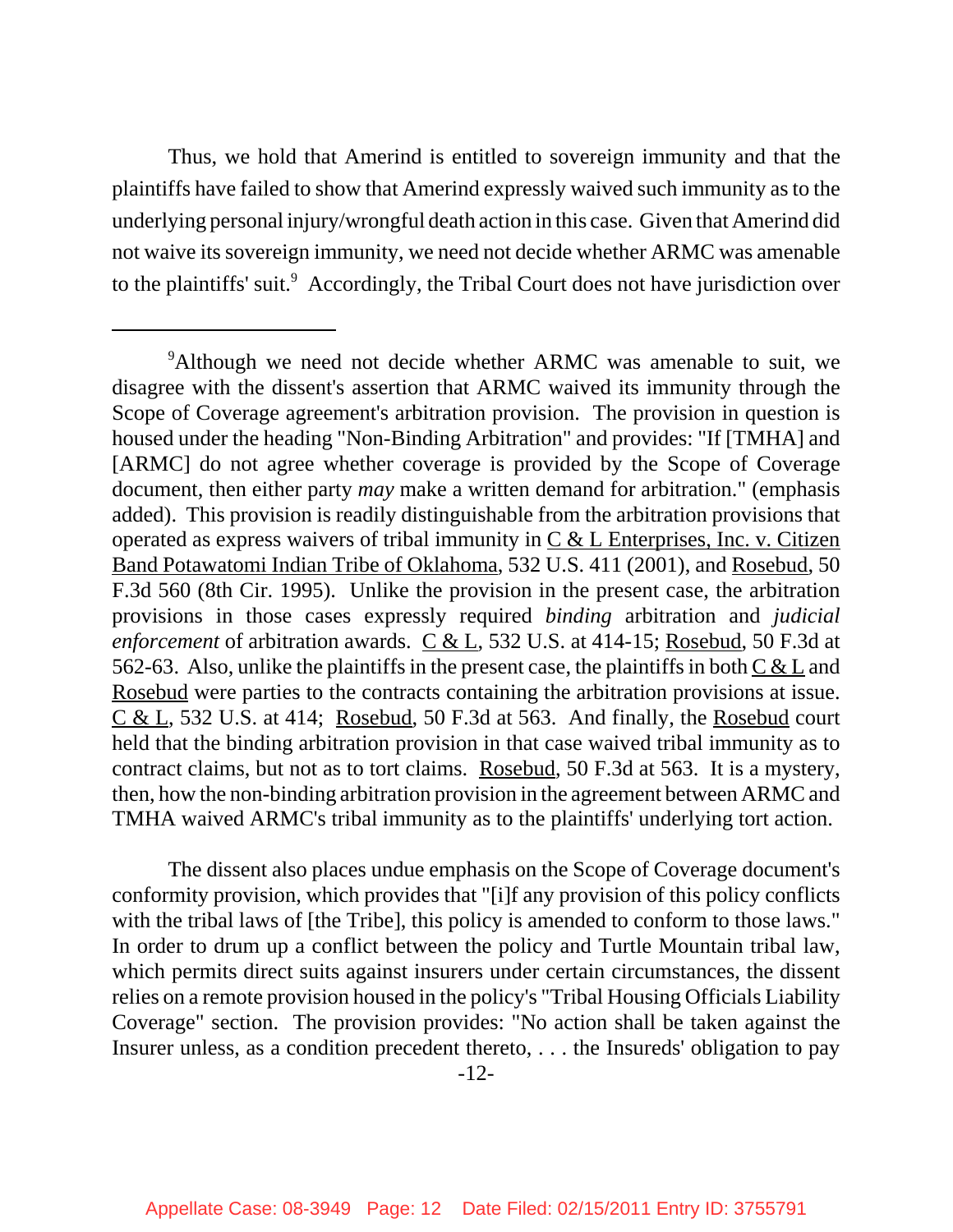the plaintiffs' direct suit against Amerind.

#### **III. CONCLUSION**

We reverse the district court and remand with instructions to enjoin the plaintiffs from proceeding against Amerind in the Tribal Court.

BEAM, Circuit Judge, concurring specially.

In Nevada v. Hicks, 533 U.S. 353, 373-74 (2001), the Court rejected the notion that qualified immunity claims should be considered in reviewing tribal court jurisdiction because such immunity defenses are not jurisdictional. Although Hicks did not specifically discuss sovereign immunity, which has been frequently described as a threshold jurisdictional issue in our circuit, the Tenth Circuit concluded that Hicks stands for the proposition that courts should consider tribal court jurisdiction under Montana "before reaching the sovereign immunity question." MacArthur v. San Juan County, 309 F.3d 1216, 1227 (10th Cir. 2002). In the event that the Tenth Circuit's sequencing of these issues is correct, I would also reverse the district court's conclusion that the Tribal Court had jurisdiction over the plaintiffs' underlying tort action under Montana.

"We review a district court's grant of summary judgment de novo, viewing the facts and all reasonable inferences in the light most favorable to the nonmoving party." Copeland v. Locke, 613 F.3d 875, 879 (8th Cir. 2010) (quotation omitted).

shall have been fully and finally determined either by judgment against them or by written agreement between them, the claimant, and the Insurer." While this provision of the policy arguably conflicts with Turtle Mountain tribal law, a closer reading of the policy reveals that this section defines "Insurer" as "United States Fire Insurance Company." It is not clear how this provision, which applies to an entirely different insurer, could possibly operate as an express waiver of ARMC's immunity.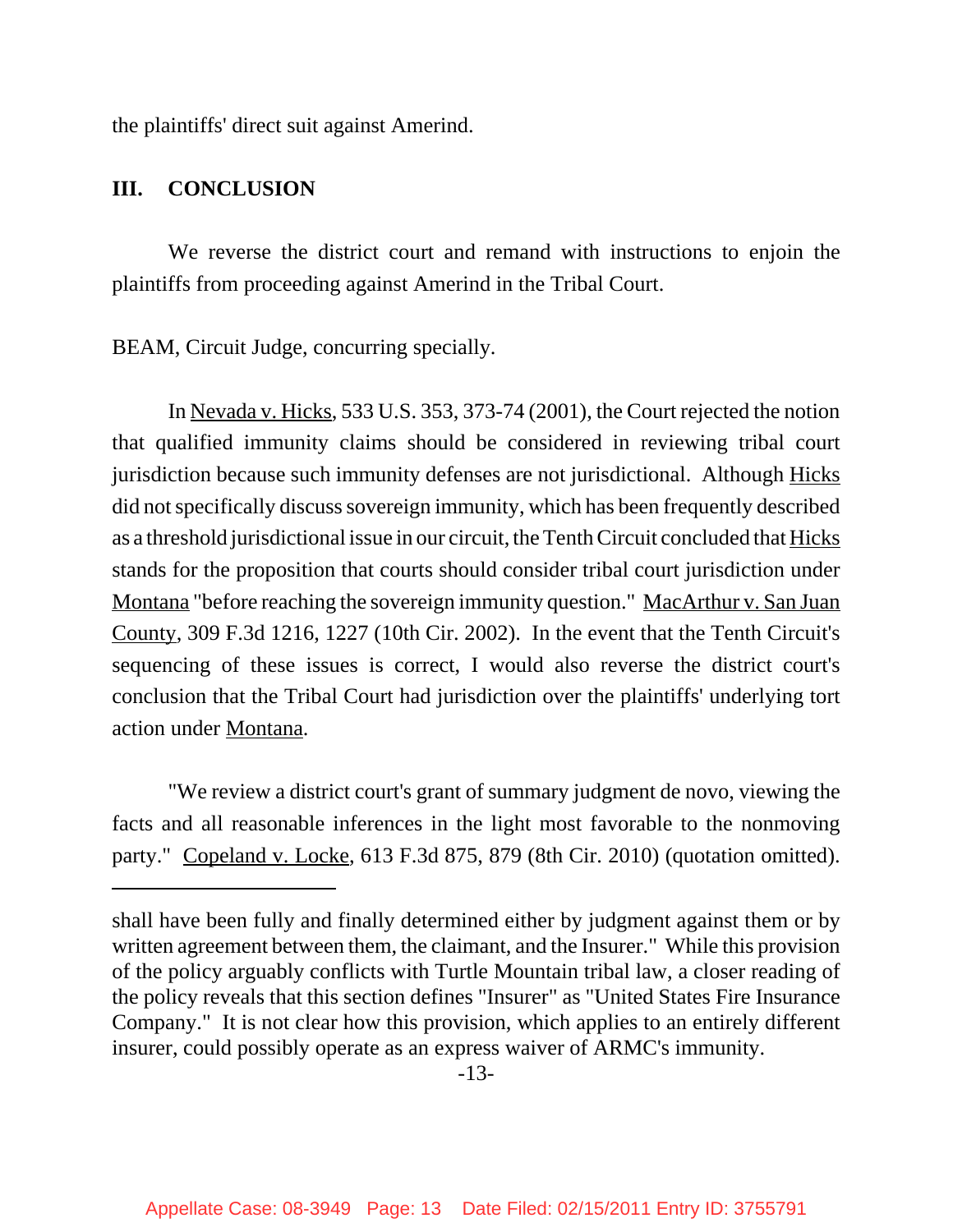"The extent of tribal court subject matter jurisdiction over claims against nonmembers of the Tribe is a question of federal law which we review de novo." Attorney's Process & Investigation Servs., Inc. v. Sac & Fox Tribe of the Miss. in Iowa, 609 F.3d 927, 934 (8th Cir. 2010), cert. denied, 2011 WL 134297 (U.S. Jan. 18, 2011).

Under Montana and its progeny, a tribal court's civil jurisdiction generally does not extend to the activities of nonmembers of the tribe. Montana, 450 U.S. at 565; Strate v. A-1 Contractors, 520 U.S. 438, 453 (1997); see Attorney's Process, 609 F.3d at 936 ("Montana's analytic framework now sets the outer limits of tribal civil jurisdiction–both regulatory and adjudicatory–over nonmember activities on tribal and nonmember land."). The plaintiffs concede that Amerind is a nonmember of the Tribe,<sup>10</sup> but they contend that ARMC, and by extension Amerind, is subject to the Tribal Court's jurisdiction because ARMC entered into a consensual agreement with TMHA, an entity of the Tribe. This argument is premised on Montana's "consensual relationship" exception, which provides that a tribal court retains jurisdiction over "the activities of nonmembers who enter consensual relationships with the tribe or its members, through commercial dealing, contracts, leases, or other arrangements." Montana, 450 U.S. at 565; Strate, 520 U.S. at 456-57. This is a limited exception, however. The tribe retains jurisdiction only over suits which "have a nexus to the consensual relationship itself." Atkinson Trading Co. v. Shirley, 532 U.S. 645, 656 (2001). In other words, "[a] nonmember's consensual relationship in one area . . . does not trigger tribal civil authority in another–it is not in for a penny, in for a Pound." Id. (internal quotation omitted).

Here, the district court agreed with the plaintiffs and found that their direct suit against Amerind fell under Montana's consensual relationship exception. The court emphasized that the dispute between Amerind and the plaintiffs was "distinctively

 $10$ Amerind is jointly owned by three Charter Tribes, none of which is the Turtle Mountain Band of Chippewa Indians (Tribe).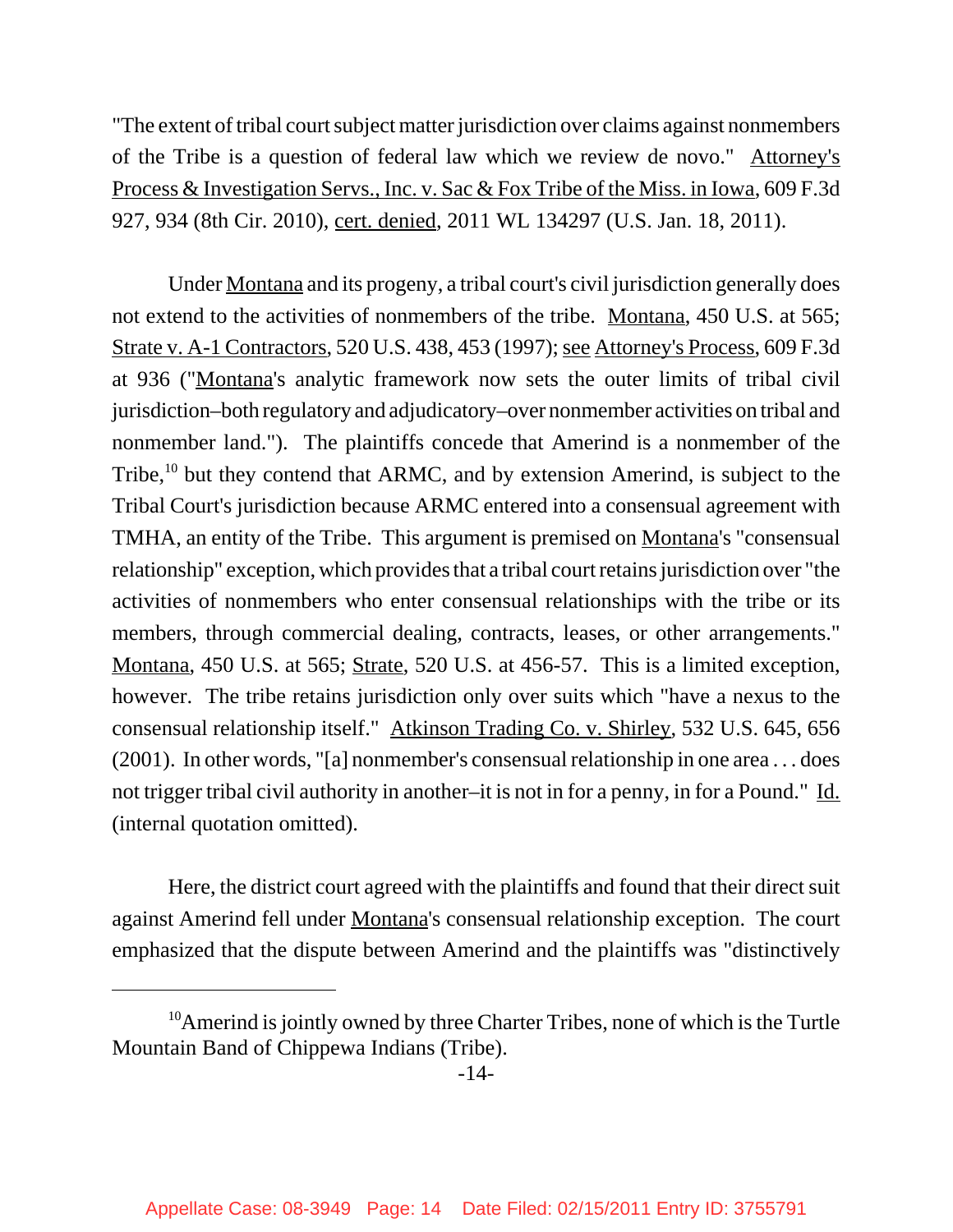tribal in nature," Amerind II, 585 F. Supp. 2d at 1129, and that the contract between ARMC and TMHA was "directly at the heart of this dispute." Id. I disagree.

While the scope of tribal courts' jurisdiction over nonmembers is admittedly "ill-defined," Hicks, 533 U.S. at 376 (Souter, J., concurring), the following cases are instructive in applying Montana to the facts presented here. In Strate, Gisela Fredericks was seriously injured when her automobile collided with a gravel truck driven by Lyle Stockert and owned by A-1 Contractors (A-1), Stockert's employer. 520 U.S. at 443. The accident occurred on a North Dakota state highway that ran through the Fort Berthold Indian Reservation, home of the Three Affiliated Tribes. Id. at 442-43. Although Fredericks, Stockert, and A-1 were all nonmembers of the Tribes, Fredericks filed suit in tribal court under Montana's consensual relationship exception. Id. at 443. Fredericks argued that the tribal court had jurisdiction over the suit because A-1 was working on the reservation pursuant to a subcontract with a corporation wholly owned by the Tribes. The Supreme Court rejected this argument, reasoning that "[a]lthough A-1 was engaged in subcontract work on the Fort Berthold Reservation, and therefore had a 'consensual relationship' with the Tribes, Gisela Fredericks was not a party to the subcontract, and the [T]ribes were strangers to the accident." Id. at 457 (second alteration in original) (internal quotation omitted).

In Nord v. Kelly, 520 F.3d 848 (8th Cir. 2008), we considered a case factually similar to <u>Strate</u>. There, Chad Nord, a non-Indian, was driving a semi-truck owned by Nord Trucking when he collided with an automobile driven by Donald Kelly, a member of the Red Lake Band of Chippewa Indians. Id. at 851. The accident occurred on a Minnesota state highway that ran through the Red Lake Indian Reservation. Id. Kelly sued Nord in tribal court under Montana's consensual relationship exception, emphasizing that Nord Trucking had a consensual commercial relationship with the Red Lake Band to haul and remove timber from the reservation. We disagreed, concluding that "the accident gave rise to a simple tort claim between strangers, *not a dispute arising out of the commercial relationship*." Id. at 856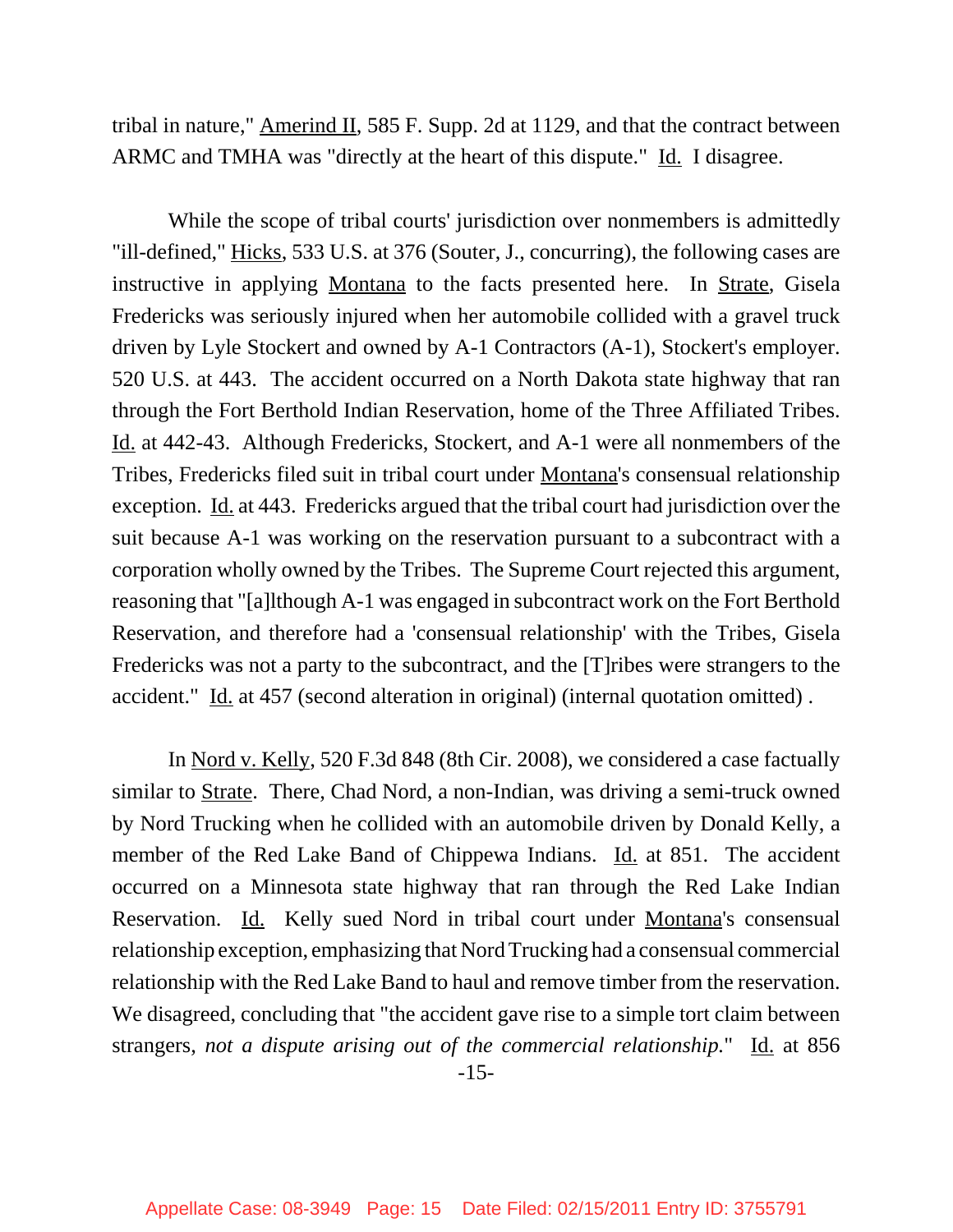(emphasis added). Importantly, we also determined that whether Nord was driving in connection with Nord Trucking's contract with the Red Lake Band at the time of the accident was immaterial because "the dispute merely involves the tortious conduct of a run-of-the-mill highway accident between strangers, and no amount of discovery can alter the nature of that claim." Id. (internal quotation omitted). Note that in Nord, unlike in Strate, the plaintiff was a member of the tribe whose court was attempting to assert jurisdiction.

In the present case, the plaintiffs initially filed suit against TMHA in the Tribal Court, asserting that the TMHA negligently maintained a house it leased to individuals on the Turtle Mountain Indian Reservation. The plaintiffs amended their complaint to include ARMC as a defendant because ARMC was TMHA's insurer. Then, they dismissed TMHA with prejudice, leaving Amerind, ARMC's successor, as the sole defendant in the suit. Thus, what began as a distinctively tribal personal injury/wrongful death suit between the plaintiffs and TMHA became a suit between the plaintiffs and Amerind–i.e., a suit between "strangers." As in Strate and Nord, the plaintiffs are not parties to ARMC's contract with TMHA. Indeed, the Scope of Coverage agreement expressly states that "[t]his . . . document is a contract between you and us," defining "you" as TMHA and "us" as ARMC. The agreement also expressly excludes "[t]enants and participants of mutual help home ownership programs" from the definition of "Covered Person."

I disagree with the district court's determination that "[t]he contract between [ARMC] and [TMHA] is directly at the heart of this dispute." Amerind II, 585 F. Supp. 2d at 1129. In reality, it is TMHA's alleged negligence that is "directly at the heart" of the plaintiffs' underlying personal injury and wrongful death claims. The district court itself recognized that, even under Turtle Mountain tribal law, the secondary question of whether the ARMC policy covers the plaintiffs' losses does not arise unless and until "the plaintiffs . . . can establish that [TMHA] was negligent and that such negligence was the proximate cause of the injuries sustained by the plaintiffs." Id. at 1130.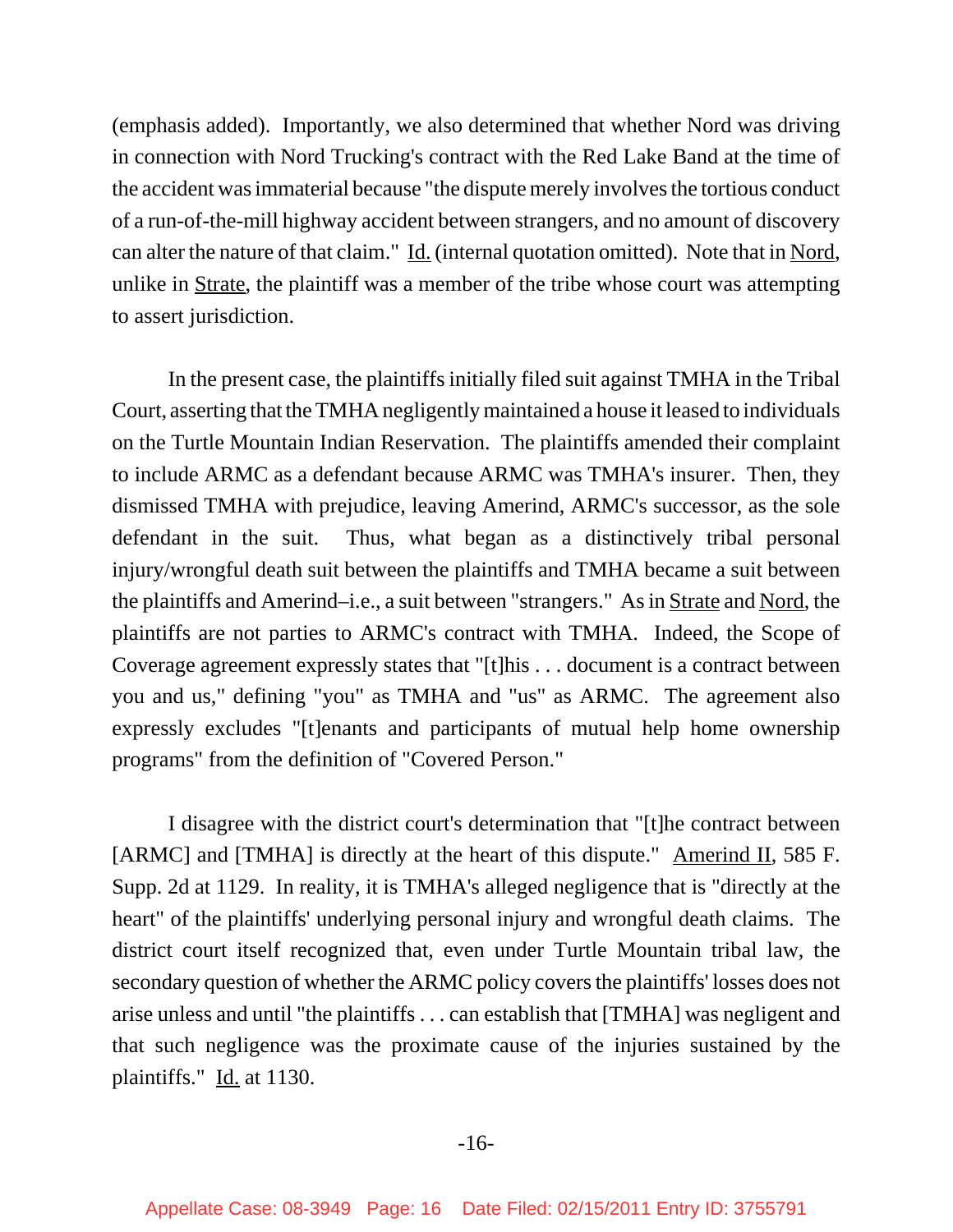While ARMC had a consensual relationship with TMHA, it was TMHA's alleged negligence, not ARMC's contractual relationship with TMHA, that gave rise to the plaintiffs' personal injury/wrongful death suit. The Supreme Court has cautioned against broadly applying Montana's exceptions and made it clear that when it comes to a nonmember's consensual relationship with a tribe or its members, it is not "in for a penny, in for a Pound." Atkinson, 532 U.S. at 656 (quotation omitted). Accordingly, I would find that the Tribal Court does not have jurisdiction over the plaintiffs' direct suit against Amerind under Montana.

#### BYE, Circuit Judge, dissenting.

I respectfully dissent from the holding as to the Tribal Court lacking jurisdiction over the three tribal members' direct suit against Amerind, a holding the majority justifies on the grounds Amerind is entitled to tribal immunity.

First, I believe Amerind waived its immunity in the contract between itself and the Turtle Mountain Housing Authority (TMHA). Second, even assuming Amerind did not waive its immunity, the procedural posture of this case demands us to allow the three tribal members an opportunity to conduct discovery to determine whether Amerind adopted a corporate resolution waiving its immunity, or otherwise waived its immunity with the requisite clarity by means of its conduct. Finally, I believe the result in this case is perverse. As a condition of receiving federal funds, Congress mandated tribes and tribal housing authorities be required to purchase insurance. As a practical matter, requiring the purchase of insurance is perhaps the consummate indication Congress intended tribes and tribal housing authorities would be subject to suit. The fact that we now recognize Amerind – the commercial entity created for the very purpose of fulfilling such Congressional mandate – to itself be immune from suit, may require the Supreme Court to re-examine the "wisdom of perpetuating the doctrine [of tribal immunity]." Kiowa Tribe of Okla. v. Mfg. Techs., Inc., 523 U.S. 751, 758 (1998).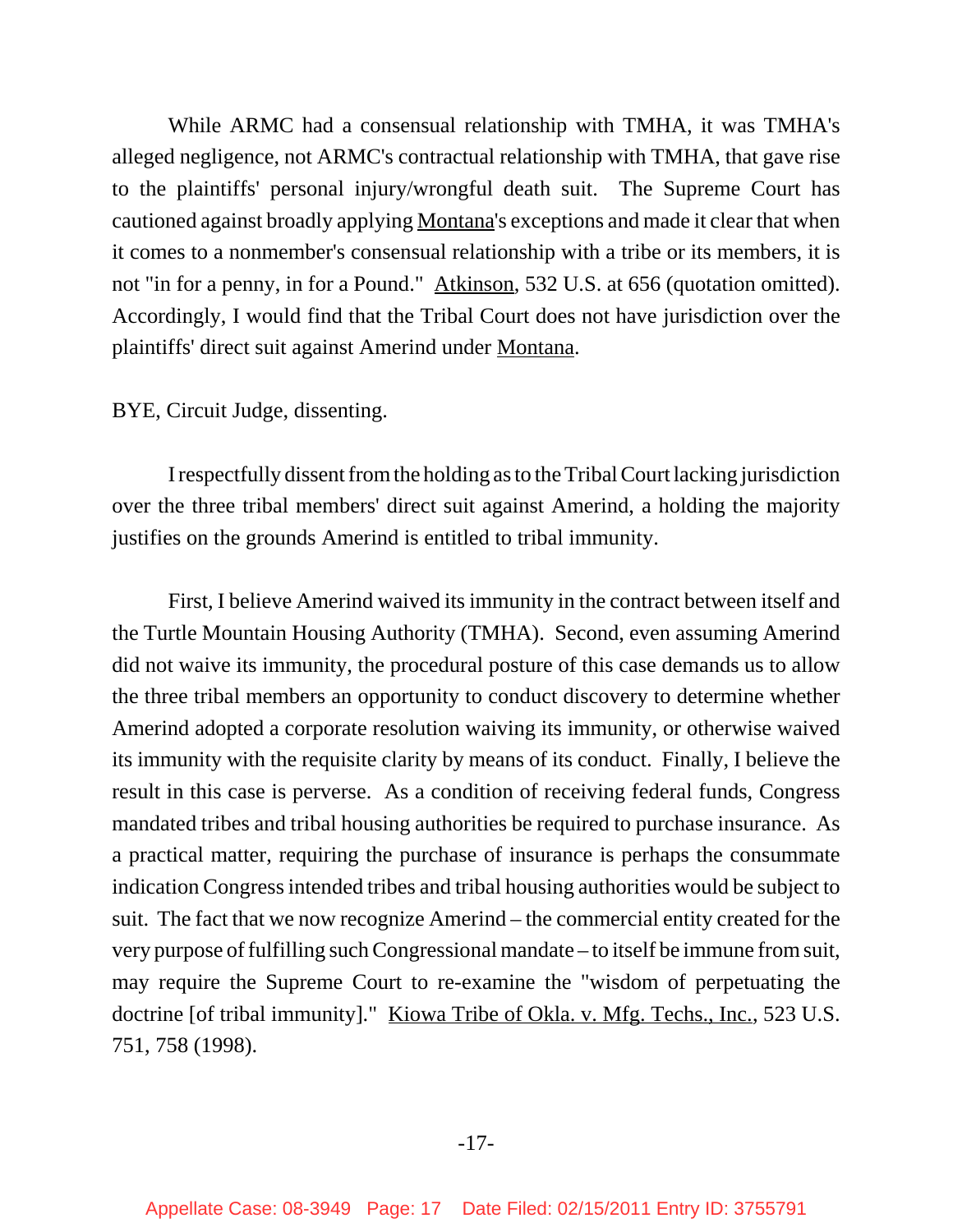I

While I recognize a waiver of tribal immunity must either be "unequivocally expressed" by Congress, Santa Clara Pueblo v. Martinez, 436 U.S. 49, 58 (1978), or "waived, with the requisite clarity" by the tribe itself,  $C & L$  Enters., Inc. v. Citizen Band Potawatomi Indian Tribe of Okla., 532 U.S. 411, 418 (2001), I believe the unique circumstances encountered in this case do indicate Amerind waived any tribal immunity it may have enjoyed.

The arbitration clause in the relevant insurance policy expressly states coverage disputes between Amerind and the TMHA were arbitrable "in the tribal jurisdiction in which the address shown in the Certificate of Coverage is located." The arbitration clause further provided local tribal laws were applicable, and an arbitrator's decision could be "appealed to a tribal court of competent jurisdiction." In  $C & L$  Enterprises, the Supreme Court held a tribe clearly waived its tribal immunity by entering into a contract containing an arbitration clause in which the tribe expressly agreed to arbitrate disputes arising under the contract and to allow an arbitration award to be enforced "in any court having jurisdiction thereof." 532 U.S. at 414. The Court explained it was resolving a conflict between "several state and federal courts [which] held that an arbitration clause, kin to the one now before us, expressly waives tribal immunity from *a suit arising out of the contract*" and some courts which held a tribe had not waived its immunity despite the presence of such a clause. Id. at 417-18 (emphasis added). In resolving the conflict, the Court cited with approval the following reasoning from the Supreme Court of Alaska:

[W]e believe it is clear that *any dispute arising from a contract* cannot be resolved by arbitration, as specified in the contract, if one of the parties intends to assert the defense of sovereign immunity. . .. The arbitration clause . . . would be meaningless if it did not constitute a waiver of whatever immunity [the Tribe] possessed.

Id. at 422 (quoting Native Vill. of Eyak v. GC Contractors, 658 P.2d 756, 760 (Alaska 1983)) (emphasis added).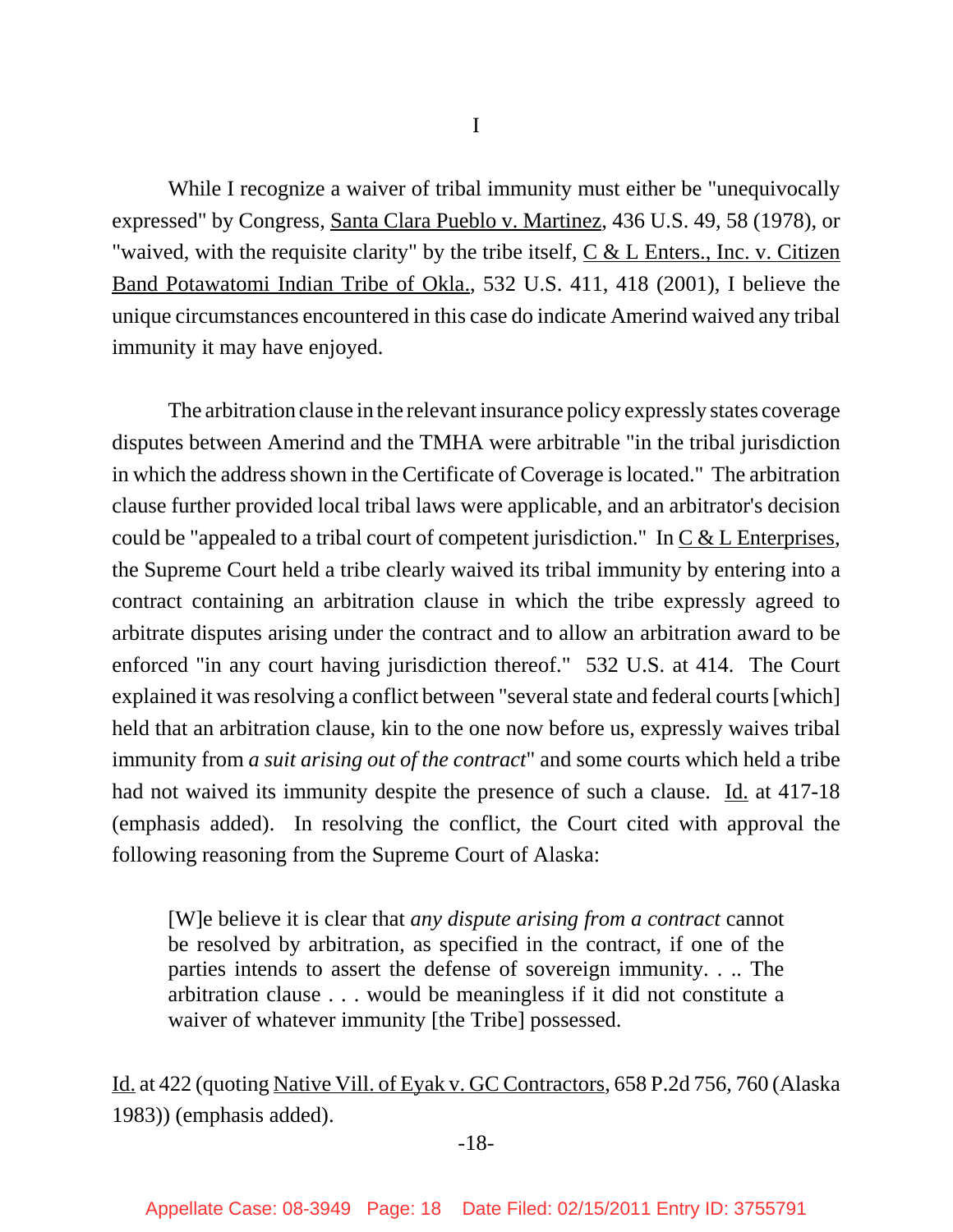The Eighth Circuit had addressed this same issue prior to  $C < L$  Enterprises, also deciding a tribe clearly waived its immunity "with respect to claims under the contract" by entering into an agreement containing an arbitration clause, concluding "[b]y definition such disputes could not be resolved by arbitration if one party intended to assert sovereign immunity as a defense. . . . The parties clearly manifested their intent to resolve disputes by arbitration, and the Tribe waived its immunity *with respect to any disputes under the contract*." Rosebud Sioux Tribe v. Val-U Constr. Co. of S.D., Inc., 50 F.3d 560, 562-63 (8th Cir. 1995) (emphasis added).

Under Rosebud Sioux Tribe and  $C & L$  Enterprises, the arbitration clause in the insurance policy issued by Amerind clearly manifests Amerind's intent to waive immunity with respect to any disputes arising under the contract (i.e., coverage disputes) between itself and the TMHA.

The tribal court lawsuit did not, however, begin as a coverage dispute between Amerind and the TMHA; it was commenced as a wrongful death action filed by the three tribal members against the TMHA. Amerind was later added to the suit and, pursuant to tribal law, the suit became a direct action between Amerind and the three tribal members seeking insurance coverage up to the amount purchased by the TMHA. It was at that point Amerind sought to assert a sovereign immunity defense, which defense was rejected by the tribal court. Because the tribal lawsuit did not start as a coverage dispute between Amerind and the TMHA, but is now a coverage dispute, the question remains whether Amerind's clear waiver of immunity with respect to coverage disputes should apply. I believe, under the unique facts encountered in this case, such waiver still applies.

In addition to the arbitration clause, the policy also contained a clause stating the policy would conform to tribal law whenever the policy conflicted with such tribal law. As noted above, tribal law provides insurers of a tribal entity to be subject to direct actions when the tribal entity purchases the insurance pursuant to a mandate of federal law, and the federal law reflects an intent to provide remedies to third parties injured by the tribe. The policy's prohibition on direct actions against an insurer

-19-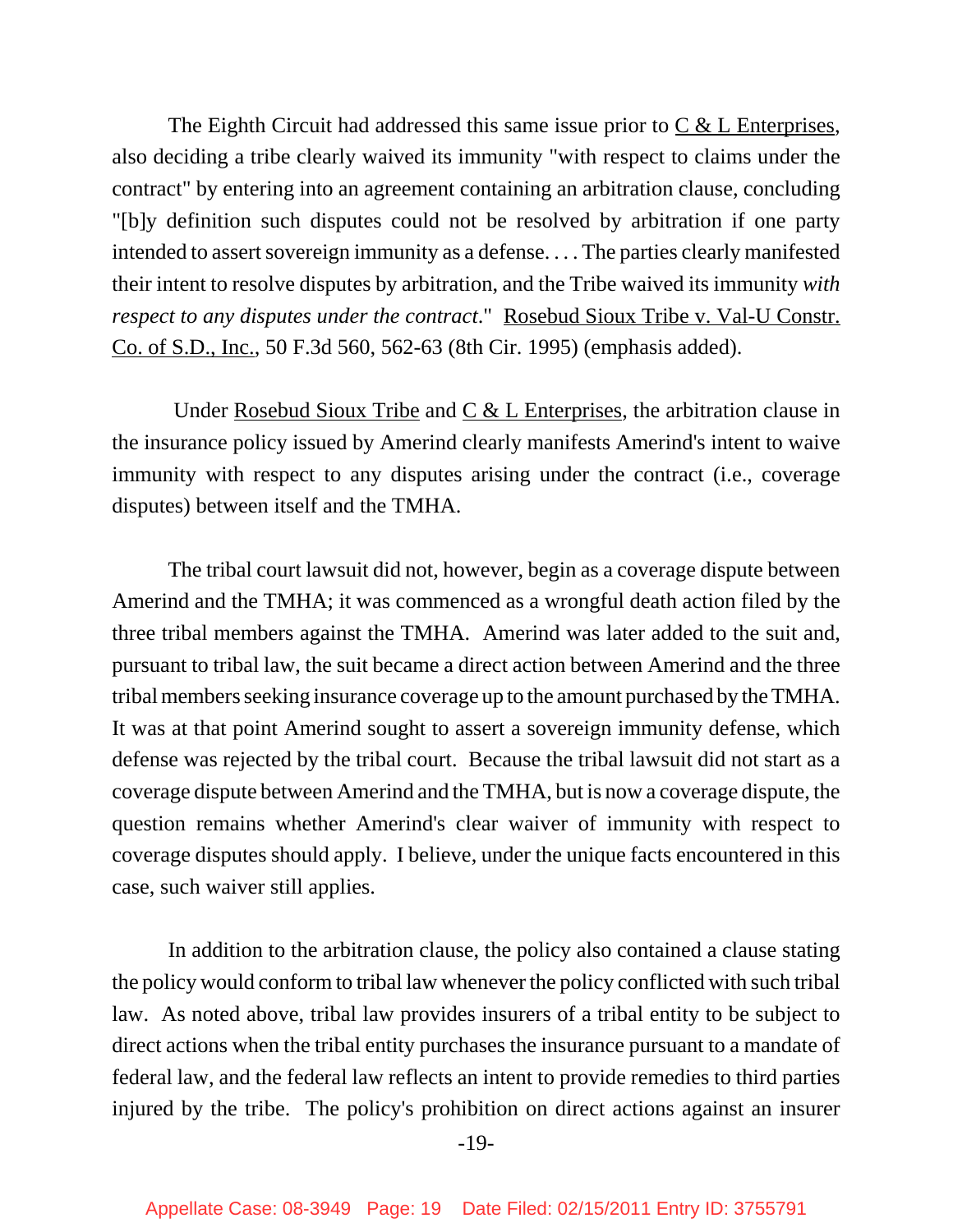(before the insured's obligation to pay is finally determined) conflicts with this principle of tribal law. Thus, the conforming clause applies. Amerind agreed the policy would conform to tribal law.

The result is this coverage dispute is being litigated directly between the tribal members and Amerind rather than between the TMHA and Amerind (or as a personal injury suit between the tribal members and the TMHA). In other words, Amerind's own contract operates in a manner in which coverage disputes may be resolved directly between itself and third party claimants, rather than between itself and the TMHA. This fact, coupled with Amerind's waiver of immunity "with respect to any disputes under the contract," Rosebud Sioux Tribe, 50 F.3d at 563, indicates Amerind waived its tribal immunity under the unique circumstances involved in this case.

#### II

Even assuming the arbitration clause does not operate as a clear waiver of immunity, I believe the procedural posture of this case requires us to remand it to allow the three tribal members to conduct jurisdictional discovery in the district court.

Amerind initiated this federal declaratory judgment action against the three tribal members and, as the majority acknowledges, voluntarily waived its tribal immunity in federal court by doing so. <u>See Rupp v. Omaha Indian Tribe</u>, 45 F.3d 1241, 1244-45 (8th Cir. 1995) (concluding a tribe waived its sovereign immunity by filing an action in federal court asking for something more than injunctive relief). Significantly absent from Amerind's complaint for declaratory relief is any claim whatsoever as to the tribal court lacking jurisdiction over Amerind because of tribal immunity. Such was not a ground upon which Amerind claimed a right to declaratory relief in federal court. In fact, Amerind *never* raised the issue of tribal immunity in the district court at any time between the filing of its complaint on September 4, 2007, and its notice of appeal to the Eighth Circuit on December 9, 2008.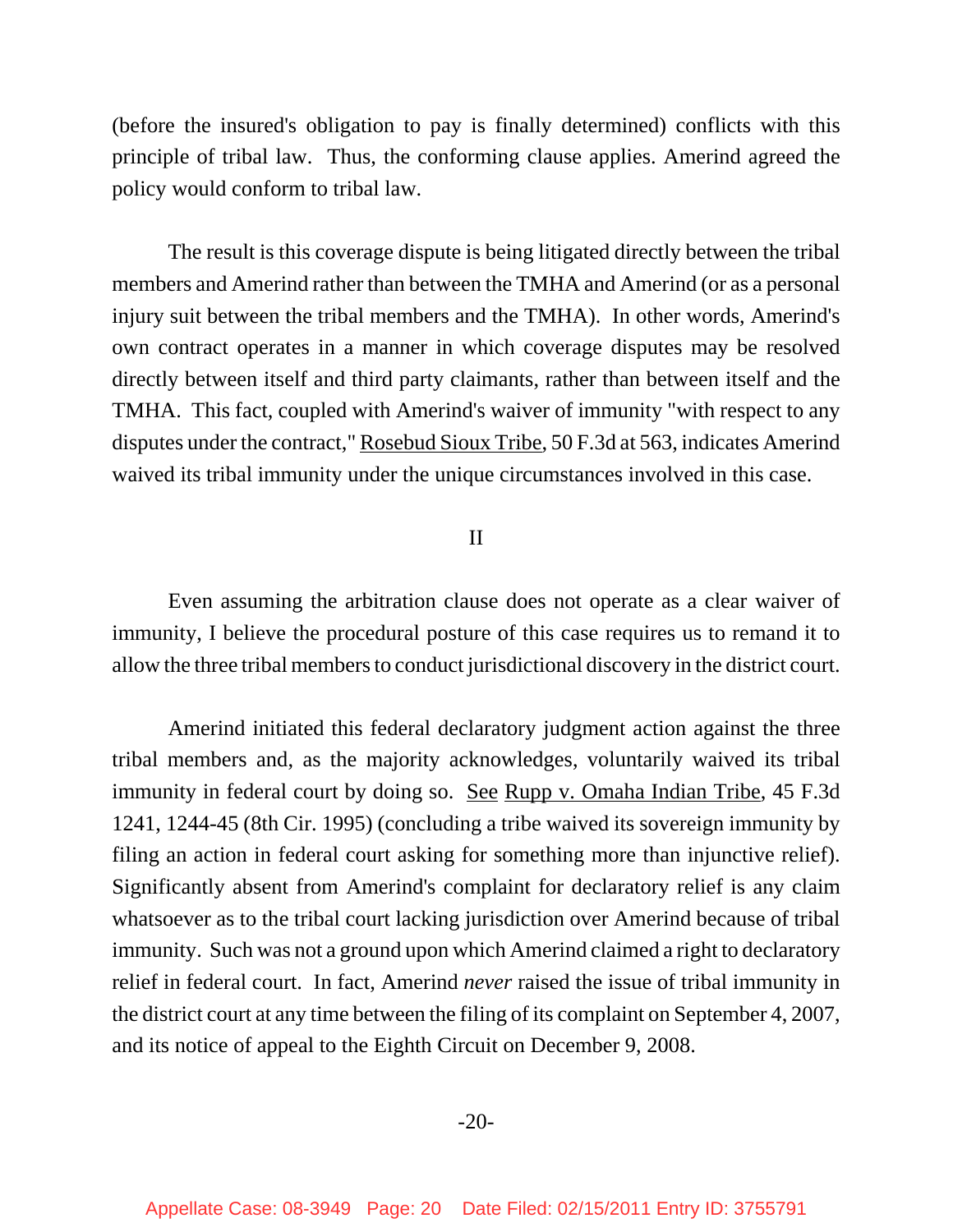The issue of tribal immunity was not raised in this federal action until October 13, 2009, when this court itself asked the parties to be prepared to address certain questions at the oral argument scheduled and held nine days later on October 22, 2009. Included among those questions were some pertaining to the issue of Amerind's immunity in tribal court. While some of our questions asked about the absence in the record of a corporate resolution waiving Amerind's immunity as to the three tribal members' suit, we never directly asked Amerind whether such a resolution had, in fact, ever been adopted.

In addressing our questions, Amerind renewed the unsuccessful argument it had pursued in tribal court, which was based on its current corporate charter's requirement that it must pass a resolution waiving immunity with respect to any particular lawsuit. The three tribal members responded by explaining the absence of a resolution under Amerind's current charter was irrelevant, because the current charter did not become effective until April 15, 2004, well after the operative events involved in this dispute.<sup>11</sup> The tribal members further argued, to the extent the *applicable* charter may be relevant, it was not part of this court's record, the district court's record, or the tribal court record. The tribal members argued Amerind should be deemed to have waived its immunity by abandoning the defense in the district court proceedings, thereby depriving the tribal members of the opportunity to conduct discovery and develop the factual predicate necessary to determine whether Amerind waived its immunity.

While I would decline the tribal members' request to find Amerind waived its immunity by failing to raise the issue in the district court, <u>see, e.g.</u>, In re Prairie Island Dakota Sioux, 21 F.3d 302, 304 (8th Cir. 1994) (recognizing the jurisdictional nature

<sup>&</sup>lt;sup>11</sup>The fire giving rise to the tribal court lawsuit occurred on October 19, 2002. The applicable insurance policy was in effect from January 1, 2002, through December 31, 2002. The three tribal members filed suit on January 23, 2003. Amerind was added to the lawsuit on September 5, 2003.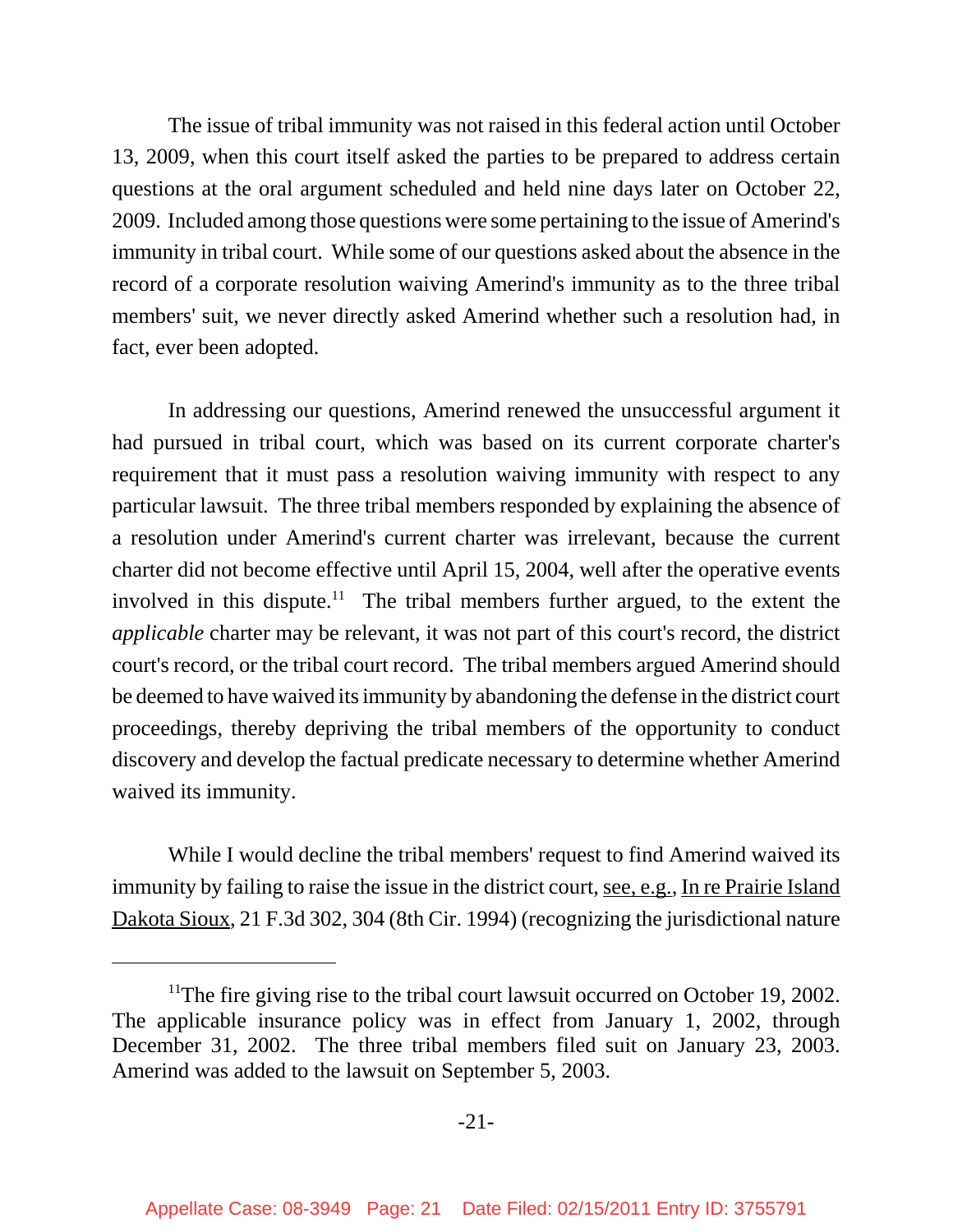of tribal immunity); Hagen v. Sisseton-Wahpeton Cmty. Coll., 205 F.3d 1040, 1044 (8th Cir. 2000) (allowing parties to raise tribal immunity for the first time on appeal), I nonetheless believe a remand is both necessary and appropriate.

As part of the grounds for concluding the tribal court lacked jurisdiction over Amerind in the tribal court, the majority relies upon the lack of evidence in the federal court record showing that Amerind's Board of Directors ever adopted a resolution waiving Amerind's immunity. However, the three tribal members never had a reason to look for that evidence (which may actually exist), because Amerind never raised the issue of immunity in the district court. Since Amerind was the party which failed to raise the issue in district court, it should not benefit from an incomplete factual record on the issue. Under these circumstances, the appropriate remedy should be to send this case back to the district court and allow the tribal members to conduct discovery. See Miller v. First Serv. Corp., 84 F.2d 680, 683 (8th Cir. 1936) ("If . . . a grave doubt of jurisdiction arises, we may remand to the District Court for hearing and determination upon the question of jurisdiction."); see also United States ex rel. Miss. Rd. Supply Co. v. H. R. Morgan, Inc., 528 F.2d 986, 987 (5th Cir. 1976) (indicating "it is vital to a proper determination of [a] jurisdictional issue for the record to be properly developed" and a remand is appropriate where the record is not properly developed).

#### III

Finally, I am compelled to comment on what I view as a perverse result. Amerind, a commercial entity created for the very purpose of insuring tribal entities, is permitted to rely upon tribal immunity as a ground for avoiding its contractual obligation to provide insurance coverage.

Indian housing authorities are required by federal law to carry liability insurance in order to receive grant money under the Native American Housing Assistance and Self-Determination Act (NAHASDA), 25 U.S.C. §§ 4101-4243.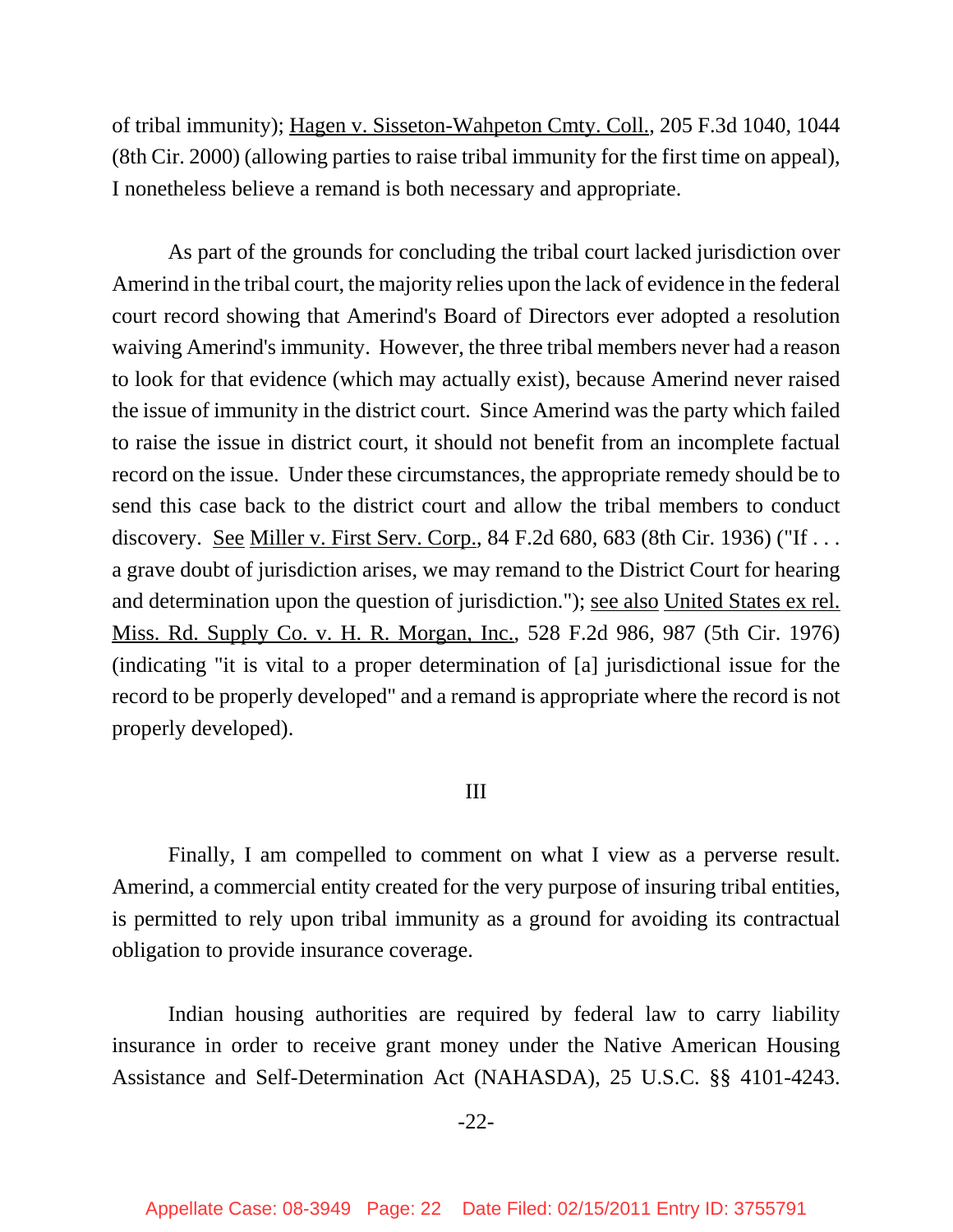Amerind is an insurance risk pool initially created by a collection of tribes at the encouragement of the United States Department of Housing and Urban Development (HUD) and subsequently issued a federal corporate charter pursuant to 25 U.S.C. § 477. Thus, Amerind's very creation and existence arises from the Congressional mandate which directs Indian tribes and tribal housing authorities protect themselves from tort liability (i.e., lawsuits) as a condition of their receipt of federal funds. It seems to me, therefore, that Congress necessarily envisioned the tribes and tribal housing authorities would be subject to suit, and by logical extension their insurer would likewise be subject to suit. If the insuring entity must itself consent to be sued before the insurance is operative, the condition Congress placed on the receipt of NAHASDA grant money seems tenuous at best, if not entirely illusory.

Prior to the Supreme Court's decision in Kiowa Tribe, some courts distinguished between the governmental functions of tribes and the commercial activities of tribal corporations when determining whether a particular tribal corporation was immune from suit. See, e.g., Dixon v. Picopa Constr. Co., 772 P.2d 1104, 1109-11 (Ariz. 1989) (rejecting a tribal construction corporation's claim of immunity in part because the corporation did not aid the tribe in carrying out tribal governmental functions), abrogated by Kiowa Tribe, as recognized in Cash Advance & Preferred Cash Loans v. State, 242 P.3d 1099, 1110 n.12 (Colo. 2010). One of the relevant factors in determining whether a commercial tribal corporation might enjoy the tribe's governmental immunity was whether the tribal corporation had purchased insurance coverage. See Dixon, 772 P.2d at 1110 ("The purchase of liability insurance is some evidence that the [Tribe] expected its corporation to be liable for its torts."). Here, the argument against extending tribal immunity to shield Amerind seems even stronger given the fact Amerind is actually an insurer and not just an insured.

While I acknowledge Kiowa Tribe renders irrelevant the distinction between governmental functions and commercial activities when determining whether a particular tribal entity enjoys immunity, I find it very significant the Supreme Court

-23-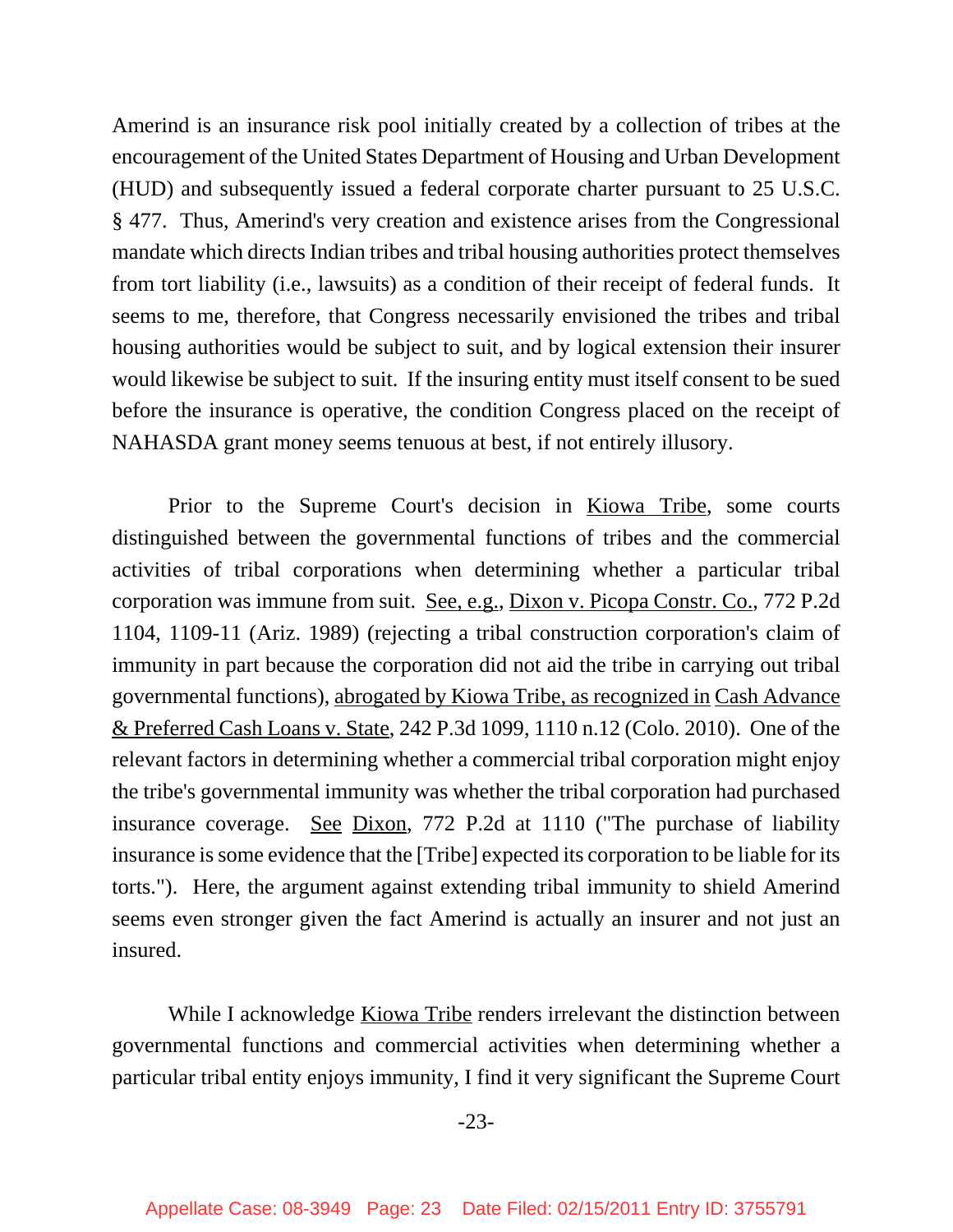did not address the distinction between tribal business corporations formed under 25 U.S.C. § 477 and tribal governments organized under 25 U.S.C. § 476. In this case, Amerind's corporate charter was issued pursuant to § 477, not § 476. There is some support for the argument that when Congress adopted the Indian Reorganization Act (IRA) in 1934, it did not intend tribal business corporations formed under § 477 to have the same immunity that tribal governments formed under § 476 would have. See Gaines v. Ski Apache, 8 F.3d 726, 729 (10th Cir. 1993) (recognizing the distinction between a tribe's governmental entity created under § 476 and a tribal business corporation formed under § 477); Veeder v. Omaha Tribe of Neb., 864 F. Supp. 889, 900 (N.D. Iowa 1994) (pre-Kiowa Tribe case noting decisions wherein courts held tribal corporations formed under § 477, as opposed to tribal governments organized under § 476, waived sovereign immunity); see also William V. Vetter, Doing Business with Indians and the Three "S"es: Secretarial Approval, Sovereign Immunity, and Subject Matter Jurisdiction, 36 Ariz. L. Rev. 169, 175 & n.35 (1994) (distinguishing between tribal governments formed under § 476 and tribal business corporations formed under § 477, and noting Congress added the latter section to the IRA "because of congressional concern that non-Indians would not do business with tribal governments that are immune from suit.") (citing Hearings on H.R. 7902, 73d Cong., 2d Sess. 90-100 (1934) and S. Rep. No. 1080, 73d Cong., 2d. Sess. (1934)). The argument against extending tribal immunity to a § 477 corporation seems particularly compelling when the commercial activity in which the corporation is engaged is providing insurance against tort liability, a purpose utterly at odds with the concept of immunity from suit.

In Kiowa Tribe, the Supreme Court questioned the "wisdom of perpetuating the doctrine [of tribal immunity]" noting it developed "almost by accident" and "with little analysis." 523 U.S. at 756-58. The Supreme Court suggested the continued recognition of tribal immunity may no longer be "necessary to protect nascent tribal governments from encroachments by States" and may "extend[] beyond what is needed to safeguard tribal self-governance" in our current commerce, where "[t]ribal enterprises now include ski resorts, gambling, and sales of cigarettes to non-Indians."

-24-